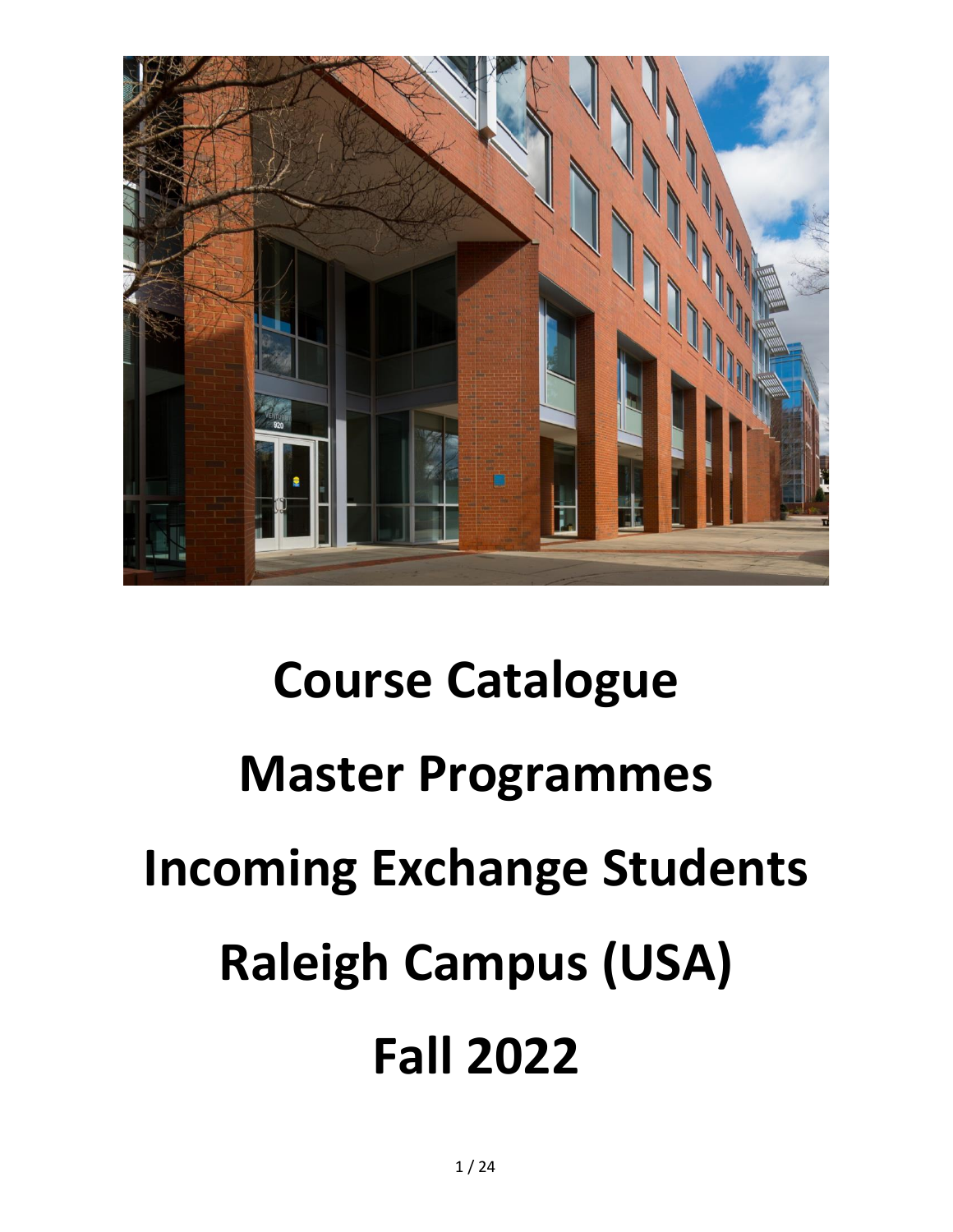Dear Exchange IN Students,

Welcome to SKEMA Business School!

Here are a few key instructions on how to consult properly the **Raleigh Course Catalogue Fall 2022**.

Please read these instructions carefully:

- 1) Students are required to choose **one program** and follow the courses within that one program. It is not possible to mix and match courses from different programs due to frequent scheduling clashes.
- 2) **Pay attention to the pre-requisites!** We have highlighted the pre-requisites for courses **in red**. It is the student's responsibility to ensure he/she has the required academic background to follow the courses successfully.
- 3) **Special Note for International Business Program:** The academic director will review student transcripts to ensure they have the required academic background to follow the program. Approval by the academic director is required before being officially admitted.
- 4) **Special Note for Financial Markets & Investments:** This program is **extremely selective**. The academic director will screen students' transcripts and CV to ensure they have the required academic and professional background to follow the program. Once pre-selected, a Skype interview with the academic director will be required for final validation of admittance. If a student is not selected, a second program choice will be requested.
- 5) Courses within the catalogue are subject to slight changes.
- 6) There is a maximum number of seats available per specialization program.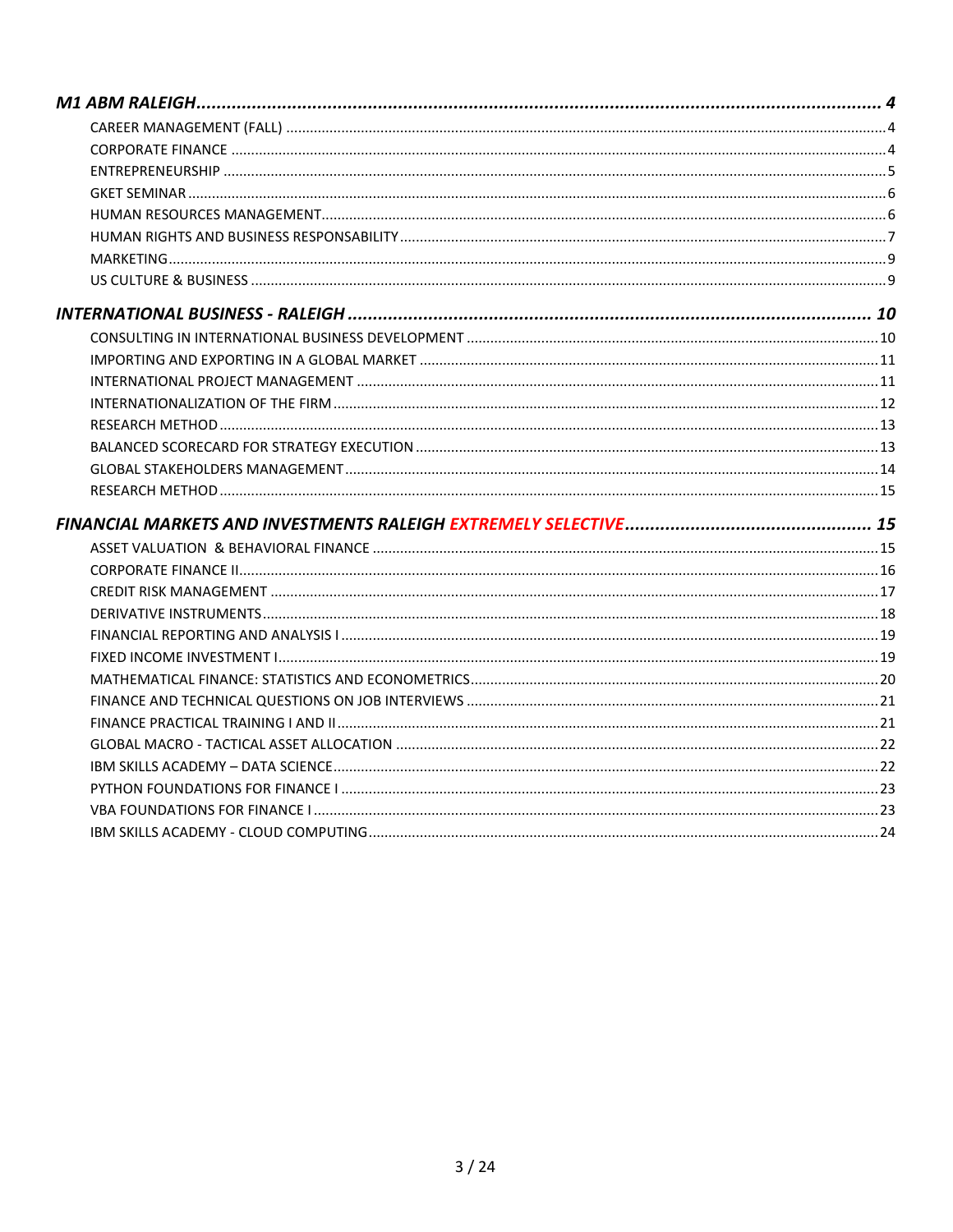## <span id="page-3-0"></span>**M1 ABM RALEIGH**

#### <span id="page-3-1"></span>**CAREER MANAGEMENT (FALL)**

| <b>Course Code</b>        | PGE.FINM1.CRCOR.1003                                                            |
|---------------------------|---------------------------------------------------------------------------------|
| <b>ECTS Credits</b>       | 1                                                                               |
| <b>Course Leader</b>      | <b>BEAUGRAND Audrey</b>                                                         |
| Synchronous               | 7                                                                               |
| <b>Department</b>         | Career Center - Employability                                                   |
| Program                   | M1 ABM Raleigh                                                                  |
| <b>Prerequisites</b>      | No                                                                              |
| <b>Course Description</b> | <b>MARKETABILITY</b>                                                            |
|                           | 2 workshops of 1h30 each in Fall:                                               |
|                           | 1. Personal Branding & Soft-Skills                                              |
|                           | 2. LINKEDIN Profile Development                                                 |
|                           | 3 workshops of 1h30 each in Spring:                                             |
|                           | 1. Storytelling & Pitch                                                         |
|                           | 2. Preparation for recruitment interviews                                       |
|                           | 3. The ALUMNI network: how to approach the network?                             |
|                           | + evaluation                                                                    |
|                           | + Career tuesday                                                                |
|                           | + Compagny Challenge (effective participation)                                  |
| <b>Course Open to</b>     | Belo /Fall;#Lille /Fall;#Paris /Fall;#Raleigh /Fall;#Sophia /Fall;#Suzhou /Fall |
| <b>Exchange</b>           |                                                                                 |
| <b>Semester</b>           | fall                                                                            |
| <b>Campus</b>             | Belo Horizonte, Lille, Paris, Sophia, Suzhou                                    |
| <b>Evaluation</b>         |                                                                                 |
| <b>Final Examination</b>  | 100                                                                             |
| $(\%)$                    |                                                                                 |
| Continuous                | $\Omega$                                                                        |
| Assessment (%)            |                                                                                 |
| <b>Academic reference</b> |                                                                                 |
| <b>Websites</b>           |                                                                                 |

## <span id="page-3-2"></span>**CORPORATE FINANCE**

| <b>Course Code</b>        | PGE.FINM1.FICOR.0503                                                                                                                                                                                                                                                                                                                                                                |
|---------------------------|-------------------------------------------------------------------------------------------------------------------------------------------------------------------------------------------------------------------------------------------------------------------------------------------------------------------------------------------------------------------------------------|
| <b>ECTS Credits</b>       | 4                                                                                                                                                                                                                                                                                                                                                                                   |
| <b>Course Leader</b>      | <b>GROSLAMBERT Bertrand</b>                                                                                                                                                                                                                                                                                                                                                         |
| Synchronous               | 27                                                                                                                                                                                                                                                                                                                                                                                  |
| <b>Department</b>         | Dept. Accounting and Finance                                                                                                                                                                                                                                                                                                                                                        |
| Program                   | M1 ABM Raleigh                                                                                                                                                                                                                                                                                                                                                                      |
| <b>Prerequisites</b>      | None                                                                                                                                                                                                                                                                                                                                                                                |
| <b>Course Description</b> | Our objective is to bring students to develop a rigorous analytical framework of the major<br>investment and financing decisions. In particular, we will shed lights on the interest rates and<br>the investment valuation. We will focus on different ways of financing between equity, debt.<br>Then, we present the relationship between risk, return and the cost of financing. |
| <b>Course Open to</b>     | Belo /Fall;#Lille /Fall;#Paris /Fall;#Raleigh /Fall;#Sophia /Fall;#Suzhou /Fall                                                                                                                                                                                                                                                                                                     |
| Exchange                  |                                                                                                                                                                                                                                                                                                                                                                                     |
| <b>Semester</b>           | fall                                                                                                                                                                                                                                                                                                                                                                                |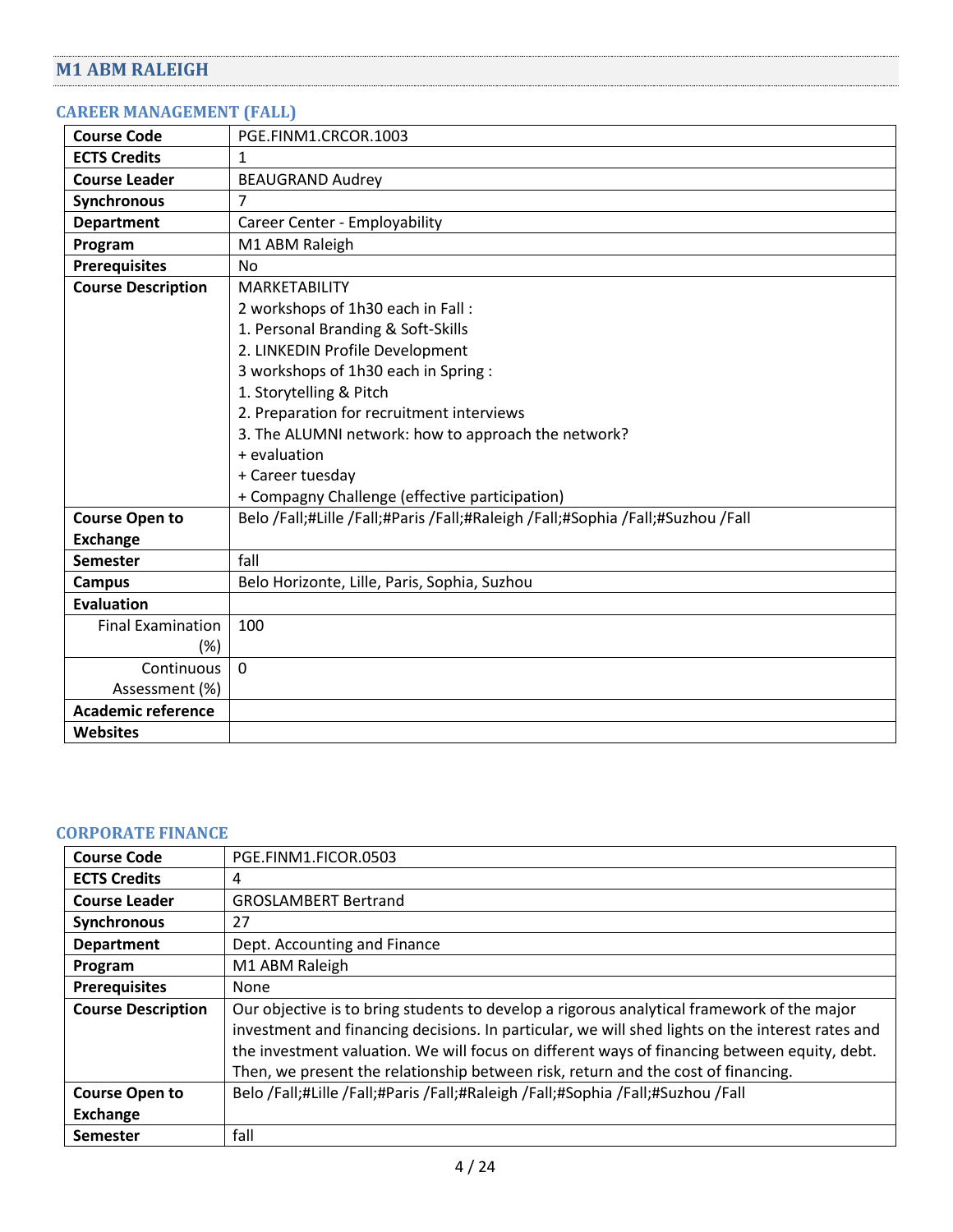| Campus                    | Belo Horizonte, Lille, Paris, Raleigh, Sophia, Suzhou                                 |
|---------------------------|---------------------------------------------------------------------------------------|
| <b>Evaluation</b>         |                                                                                       |
| <b>Final Examination</b>  | 60                                                                                    |
| (%)                       |                                                                                       |
| Continuous                | 40                                                                                    |
| Assessment (%)            |                                                                                       |
| <b>Academic reference</b> | 1) Principles of Corporate Finance, 11/e, Brealey, Myers and Allen, McGrawHill Higher |
|                           | Education ed.                                                                         |
|                           | 2) Corporate Finance Theory and Practice, P. Vernimmen, John Wiley & Sons, 2011, 3rd  |
|                           | edition Available freely on Scholarvox by Cyberlibris at                              |
|                           | http://mediatheque.skema.edu/index.php?id=408                                         |
| <b>Websites</b>           | Http://skema.lms.crossknowledge.com/data/modules/crossknowledge/interfaces/index.php  |
|                           | http://www.vernimmen.com/                                                             |
|                           | http://mediatheque.skema.edu/index.php?id=408                                         |
|                           | http://knowledge.skema.edu/                                                           |

#### <span id="page-4-0"></span>**ENTREPRENEURSHIP**

| <b>Course Code</b>        | PGE.FINM1.STCOR.0828                                                                                                                                                                                                                                                                                                                                                                                                                                                                                                                                                                                                                                                                                                                                                                                                                                                                                                                                       |
|---------------------------|------------------------------------------------------------------------------------------------------------------------------------------------------------------------------------------------------------------------------------------------------------------------------------------------------------------------------------------------------------------------------------------------------------------------------------------------------------------------------------------------------------------------------------------------------------------------------------------------------------------------------------------------------------------------------------------------------------------------------------------------------------------------------------------------------------------------------------------------------------------------------------------------------------------------------------------------------------|
| <b>ECTS Credits</b>       | 4                                                                                                                                                                                                                                                                                                                                                                                                                                                                                                                                                                                                                                                                                                                                                                                                                                                                                                                                                          |
| <b>Course Leader</b>      | <b>MARINO Marianna</b>                                                                                                                                                                                                                                                                                                                                                                                                                                                                                                                                                                                                                                                                                                                                                                                                                                                                                                                                     |
| Synchronous               | 27                                                                                                                                                                                                                                                                                                                                                                                                                                                                                                                                                                                                                                                                                                                                                                                                                                                                                                                                                         |
| <b>Department</b>         | Dept. Stratégy, Entrepreneurship and Economics                                                                                                                                                                                                                                                                                                                                                                                                                                                                                                                                                                                                                                                                                                                                                                                                                                                                                                             |
| Program                   | M1 ABM Raleigh                                                                                                                                                                                                                                                                                                                                                                                                                                                                                                                                                                                                                                                                                                                                                                                                                                                                                                                                             |
| <b>Prerequisites</b>      | No prerequisit                                                                                                                                                                                                                                                                                                                                                                                                                                                                                                                                                                                                                                                                                                                                                                                                                                                                                                                                             |
| <b>Course Description</b> | This course introduces the fundamental concepts at the basis of entrepreneurship. We will<br>use a combination of lectures, case studies and a team project to explore and apply<br>theoretical frameworks and methodologies in different industry and company situations.<br>Basic mastery of these tools has relevance to everyone seeking a career in business as a<br>manager, an entrepreneur or a consultant.<br>By interacting with entrepreneurs, you'll have the chance to discover their life and their<br>entrepreneurial venture. More specifically, you will be able to grasp the processs of<br>developping an idea and of transforming an invention into an innovation (from the idea to<br>the market). You'll discover the diversity of entrepreneurial ventures led by commited<br>entrepreneurs and will be able to grasp what the entrepreneurs 'life is. In addition, you will<br>also discover how did they select the first market. |
| <b>Course Open to</b>     | Belo /Fall;#Lille /Fall;#Paris /Fall;#Raleigh /Fall;#Sophia /Fall;#Suzhou /Fall                                                                                                                                                                                                                                                                                                                                                                                                                                                                                                                                                                                                                                                                                                                                                                                                                                                                            |
| <b>Exchange</b>           |                                                                                                                                                                                                                                                                                                                                                                                                                                                                                                                                                                                                                                                                                                                                                                                                                                                                                                                                                            |
| <b>Semester</b>           | fall                                                                                                                                                                                                                                                                                                                                                                                                                                                                                                                                                                                                                                                                                                                                                                                                                                                                                                                                                       |
| Campus                    | Belo Horizonte, Lille, Paris, Raleigh, Sophia, Suzhou                                                                                                                                                                                                                                                                                                                                                                                                                                                                                                                                                                                                                                                                                                                                                                                                                                                                                                      |
| <b>Evaluation</b>         |                                                                                                                                                                                                                                                                                                                                                                                                                                                                                                                                                                                                                                                                                                                                                                                                                                                                                                                                                            |
| <b>Final Examination</b>  | 50                                                                                                                                                                                                                                                                                                                                                                                                                                                                                                                                                                                                                                                                                                                                                                                                                                                                                                                                                         |
| $(\%)$                    |                                                                                                                                                                                                                                                                                                                                                                                                                                                                                                                                                                                                                                                                                                                                                                                                                                                                                                                                                            |
| Continuous                | 50                                                                                                                                                                                                                                                                                                                                                                                                                                                                                                                                                                                                                                                                                                                                                                                                                                                                                                                                                         |
| Assessment (%)            |                                                                                                                                                                                                                                                                                                                                                                                                                                                                                                                                                                                                                                                                                                                                                                                                                                                                                                                                                            |
| <b>Academic reference</b> |                                                                                                                                                                                                                                                                                                                                                                                                                                                                                                                                                                                                                                                                                                                                                                                                                                                                                                                                                            |
| <b>Websites</b>           |                                                                                                                                                                                                                                                                                                                                                                                                                                                                                                                                                                                                                                                                                                                                                                                                                                                                                                                                                            |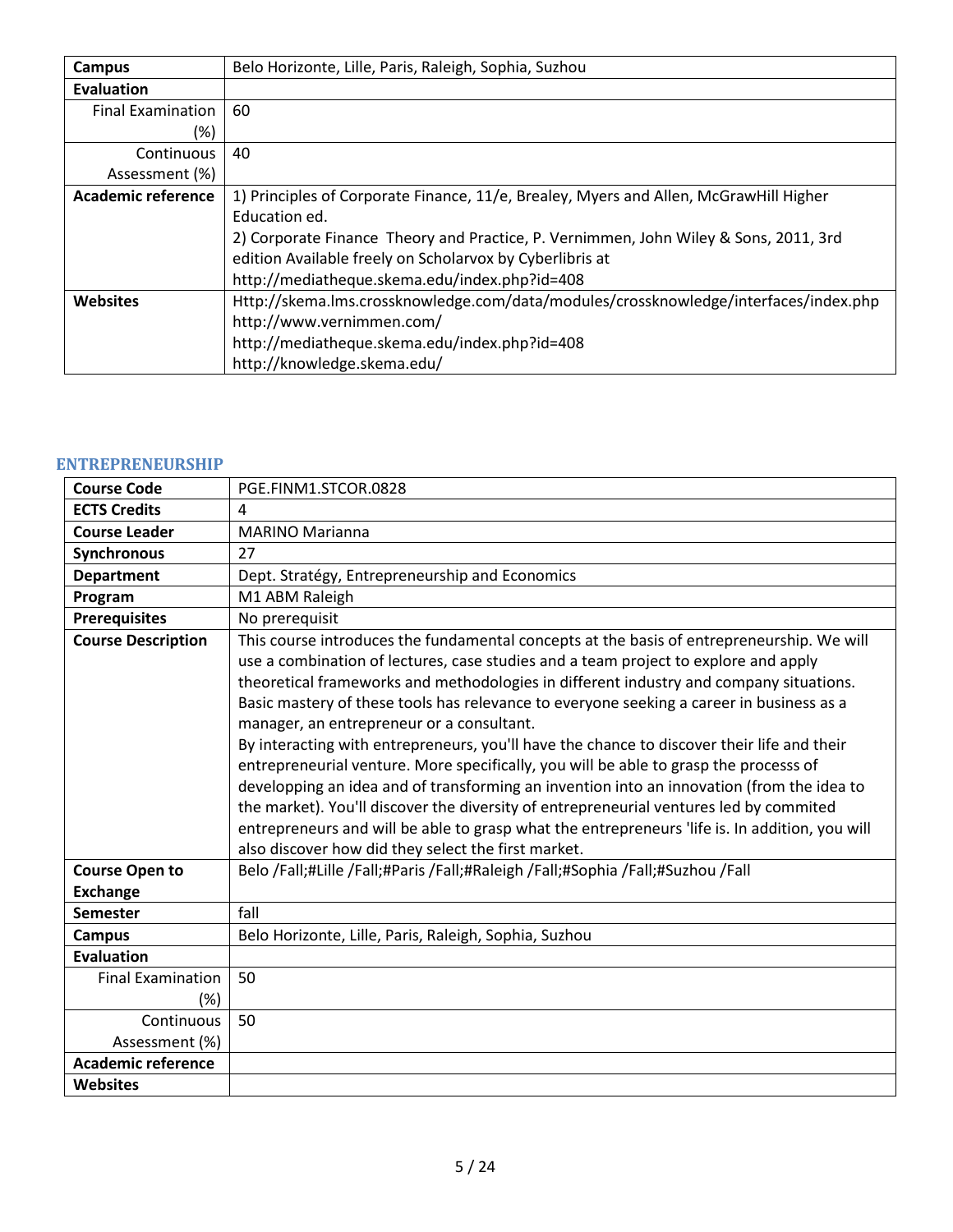## <span id="page-5-0"></span>**GKET SEMINAR**

| <b>Course Code</b>              | PGE.FINM1.HRCOR.0323                                                                                                                                                                                                                                                                                                                                                         |
|---------------------------------|------------------------------------------------------------------------------------------------------------------------------------------------------------------------------------------------------------------------------------------------------------------------------------------------------------------------------------------------------------------------------|
| <b>ECTS Credits</b>             | $\overline{2}$                                                                                                                                                                                                                                                                                                                                                               |
| <b>Course Leader</b>            | <b>FERRANTE Guillaume</b>                                                                                                                                                                                                                                                                                                                                                    |
| Synchronous                     | 13                                                                                                                                                                                                                                                                                                                                                                           |
| <b>Department</b>               | Dept. Marketing                                                                                                                                                                                                                                                                                                                                                              |
| Program                         | M1 ABM Raleigh                                                                                                                                                                                                                                                                                                                                                               |
| <b>Prerequisites</b>            | No prerequisite                                                                                                                                                                                                                                                                                                                                                              |
| <b>Course Description</b>       | Cultural competence is one the key soft skills of international business management today.<br>The GKET seminar will help students identify the issues and challenges inherent preparing<br>their own internationalisation as well as determine the skills necessary to manage<br>multicultural business environments and the global footprint the student wishes to develop. |
| <b>Course Open to</b>           | Belo /Fall;#Raleigh /Fall;#Suzhou /Fall                                                                                                                                                                                                                                                                                                                                      |
| <b>Exchange</b>                 |                                                                                                                                                                                                                                                                                                                                                                              |
| <b>Semester</b>                 | fall                                                                                                                                                                                                                                                                                                                                                                         |
| Campus                          | Belo Horizonte, Lille, Paris, Raleigh, Sophia, Suzhou                                                                                                                                                                                                                                                                                                                        |
| <b>Evaluation</b>               |                                                                                                                                                                                                                                                                                                                                                                              |
| <b>Final Examination</b><br>(%) | 100                                                                                                                                                                                                                                                                                                                                                                          |
| Continuous                      | $\Omega$                                                                                                                                                                                                                                                                                                                                                                     |
| Assessment (%)                  |                                                                                                                                                                                                                                                                                                                                                                              |
| <b>Academic reference</b>       |                                                                                                                                                                                                                                                                                                                                                                              |
| <b>Websites</b>                 | Links provided on the LMS course site                                                                                                                                                                                                                                                                                                                                        |

## <span id="page-5-1"></span>**HUMAN RESOURCES MANAGEMENT**

| <b>Course Code</b>        | PGE.FINM1.HRCOR.0327                                                                                                                                                                                                                                                                                                                                                                       |
|---------------------------|--------------------------------------------------------------------------------------------------------------------------------------------------------------------------------------------------------------------------------------------------------------------------------------------------------------------------------------------------------------------------------------------|
| <b>ECTS Credits</b>       | $\mathcal{P}$                                                                                                                                                                                                                                                                                                                                                                              |
| <b>Course Leader</b>      | CHIRINO-KLEVANS, Flor Ivonne-EXT                                                                                                                                                                                                                                                                                                                                                           |
| <b>Synchronous</b>        | 13                                                                                                                                                                                                                                                                                                                                                                                         |
| <b>Department</b>         | Dept. Management, Law and Organization                                                                                                                                                                                                                                                                                                                                                     |
| Program                   | M1 ABM Raleigh                                                                                                                                                                                                                                                                                                                                                                             |
| <b>Prerequisites</b>      | Sociologie L3                                                                                                                                                                                                                                                                                                                                                                              |
| <b>Course Description</b> | This course focuses on some principles and practices used in management and organization.<br>The aim of the course is to equip students with the necessary knowledge to understand<br>management theories, understand HR functions and help their future organizations in<br>becoming more efficient. Hence, this course is designed to improve your effectiveness as a<br>future manager. |
| <b>Course Open to</b>     | Raleigh / Fall                                                                                                                                                                                                                                                                                                                                                                             |
| <b>Exchange</b>           |                                                                                                                                                                                                                                                                                                                                                                                            |
| <b>Semester</b>           | fall                                                                                                                                                                                                                                                                                                                                                                                       |
| <b>Campus</b>             | Raleigh                                                                                                                                                                                                                                                                                                                                                                                    |
| <b>Evaluation</b>         |                                                                                                                                                                                                                                                                                                                                                                                            |
| <b>Final Examination</b>  | 50                                                                                                                                                                                                                                                                                                                                                                                         |
| $(\%)$                    |                                                                                                                                                                                                                                                                                                                                                                                            |
| Continuous                | 50                                                                                                                                                                                                                                                                                                                                                                                         |
| Assessment (%)            |                                                                                                                                                                                                                                                                                                                                                                                            |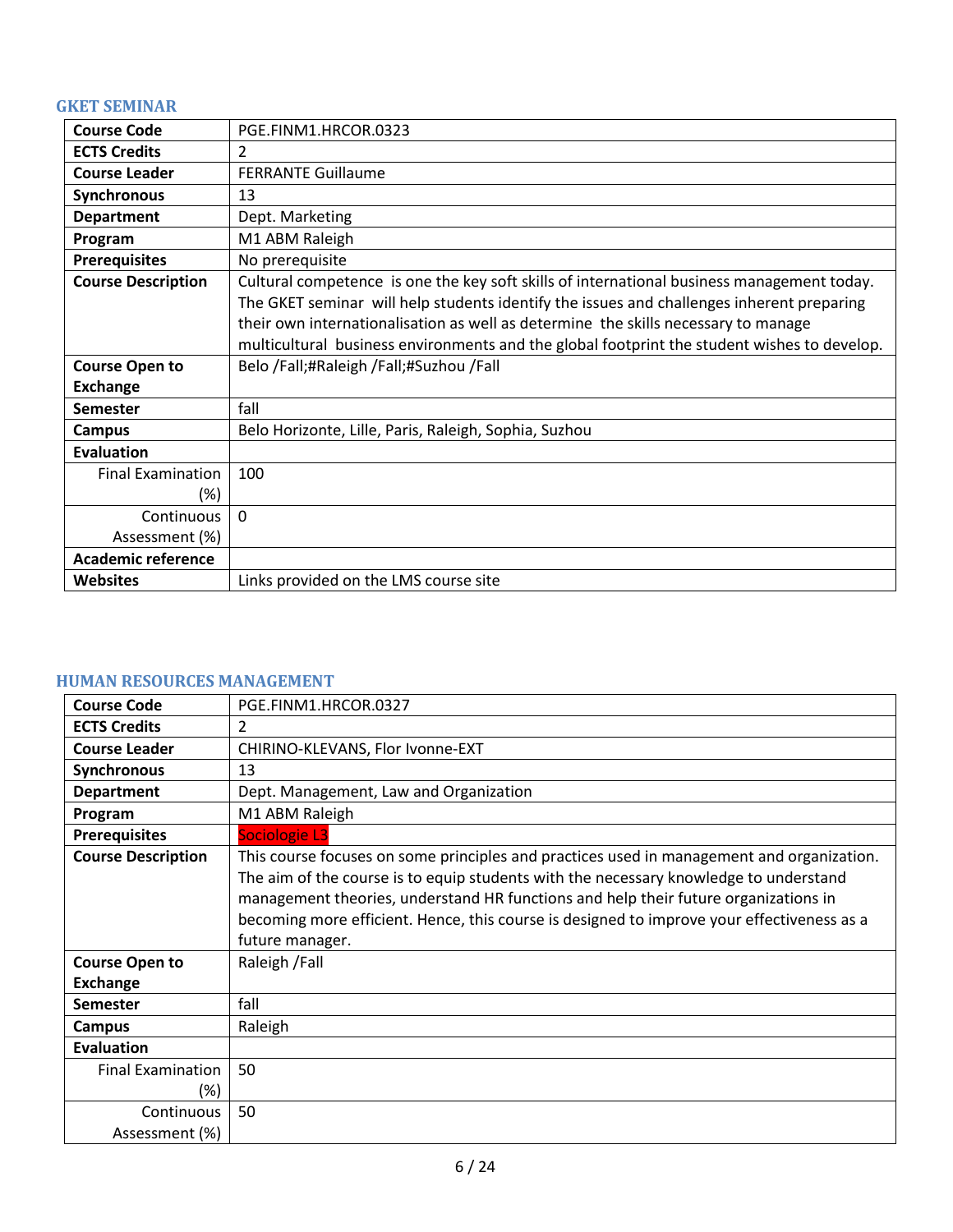| <b>Academic reference</b> |  |
|---------------------------|--|
| <b>Websites</b>           |  |

## <span id="page-6-0"></span>**HUMAN RIGHTS AND BUSINESS RESPONSABILITY**

| <b>Course Code</b>        | PGE.FINM1.HRCOR.0355                                                                                                                                                                            |
|---------------------------|-------------------------------------------------------------------------------------------------------------------------------------------------------------------------------------------------|
| <b>ECTS Credits</b>       | $\overline{2}$                                                                                                                                                                                  |
| <b>Course Leader</b>      | <b>GOETHALS Samentha</b>                                                                                                                                                                        |
| <b>Synchronous</b>        | 12                                                                                                                                                                                              |
| <b>Department</b>         | Dept. Management, Law and Organization                                                                                                                                                          |
| Program                   | M1 ABM Raleigh                                                                                                                                                                                  |
| <b>Prerequisites</b>      | An average of 16 for their L3 final result.                                                                                                                                                     |
|                           | The course philosophy is that teaching and learning are a collaborative work. Students are                                                                                                      |
|                           | authors of their own learning which tutors can guide and facilitate. This course will                                                                                                           |
|                           | encourage an engaged attitude as well as curiosity, autonomy, independence, initiative,                                                                                                         |
|                           | peer-learning, and participation. As such, students are invited to bring and reflect on their                                                                                                   |
|                           | experience and knowledge from other disciplinary fields, preparation work and independent                                                                                                       |
|                           | research from which tutors equally stand to learn.                                                                                                                                              |
| <b>Course Description</b> | In recent years, human rights have become core concerns and standards of responsible and                                                                                                        |
|                           | sustainable business practice. In June 2011, the United Nations endorsed the Guiding                                                                                                            |
|                           | Principles on Business and Human Rights Protect, Respect, Remedy (UNGPs). Ten years on,                                                                                                         |
|                           | the UNGPs and their operationalizing mechanism Human Rights Due Diligence have become<br>the referent standards requiring business to respect the rights of individuals and                     |
|                           | communities affected by their activities, as well as through their relationships and modes of                                                                                                   |
|                           | organization (e.g. global production networks). These principles and their operational                                                                                                          |
|                           | mechanism are not law per se, but they have been integrated in several international                                                                                                            |
|                           | frameworks driving responsible business and sustainability (e.g. the OECD Guidelines for                                                                                                        |
|                           | Multinational Enterprises, the SDGs) as well as in legislations (e.g. the UK (2015) and                                                                                                         |
|                           | Australian (2018) Modern Slavery Acts; the 2018 French Duty of Vigilance Law) and taken up                                                                                                      |
|                           | by business groups and civil society organizations to benchmark practice (e.g. UN Global                                                                                                        |
|                           | Compact; B Corps; Corporate Human Rights Benchmark). And yet, mobilisation for hard                                                                                                             |
|                           | international legal standards to enforce business accountability as well as prevent and                                                                                                         |
|                           | sanction corporate-related human rights harms remains as strong as ever (e.g. Campaign for                                                                                                      |
|                           | a Treaty on Business Accountability for Human Rights). Meanwhile, questions are being                                                                                                           |
|                           | raised about the complementarity of human rights and sustainability approaches in business                                                                                                      |
|                           | to protect and realise rights, respond to global and local challenges and transition towards                                                                                                    |
|                           | sustainable business and economic models.                                                                                                                                                       |
|                           | Thus, if anything, human rights increasingly matter for international business and involves                                                                                                     |
|                           | numerous stakeholders. So what does this imply for organizations, their managers, their                                                                                                         |
|                           | employees and their diverse external stakeholders be they local communities, states or                                                                                                          |
|                           | investors?                                                                                                                                                                                      |
|                           | This three-part introductory course on Human Rights and Responsible Business addresses                                                                                                          |
|                           | this question with the aims to inform students about the current standards and their                                                                                                            |
|                           | implementation by firms, internal and external stakeholders, and states. Human rights have<br>legal, moral and ethical implications for organizations. Here we will use them as a critical lens |
|                           | to evaluate responsible business practice and imagine how embedding human rights in                                                                                                             |
|                           | business strategy can contribute towards sustainability and beyond.                                                                                                                             |
|                           | Part 1 What is? Principles and standards: a series of plenary lectures will offer an overview of                                                                                                |
|                           | the Business and Human Rights Global Governance Framework                                                                                                                                       |
|                           | Part 2 How? Practices: working in case study groups students will explore how this global                                                                                                       |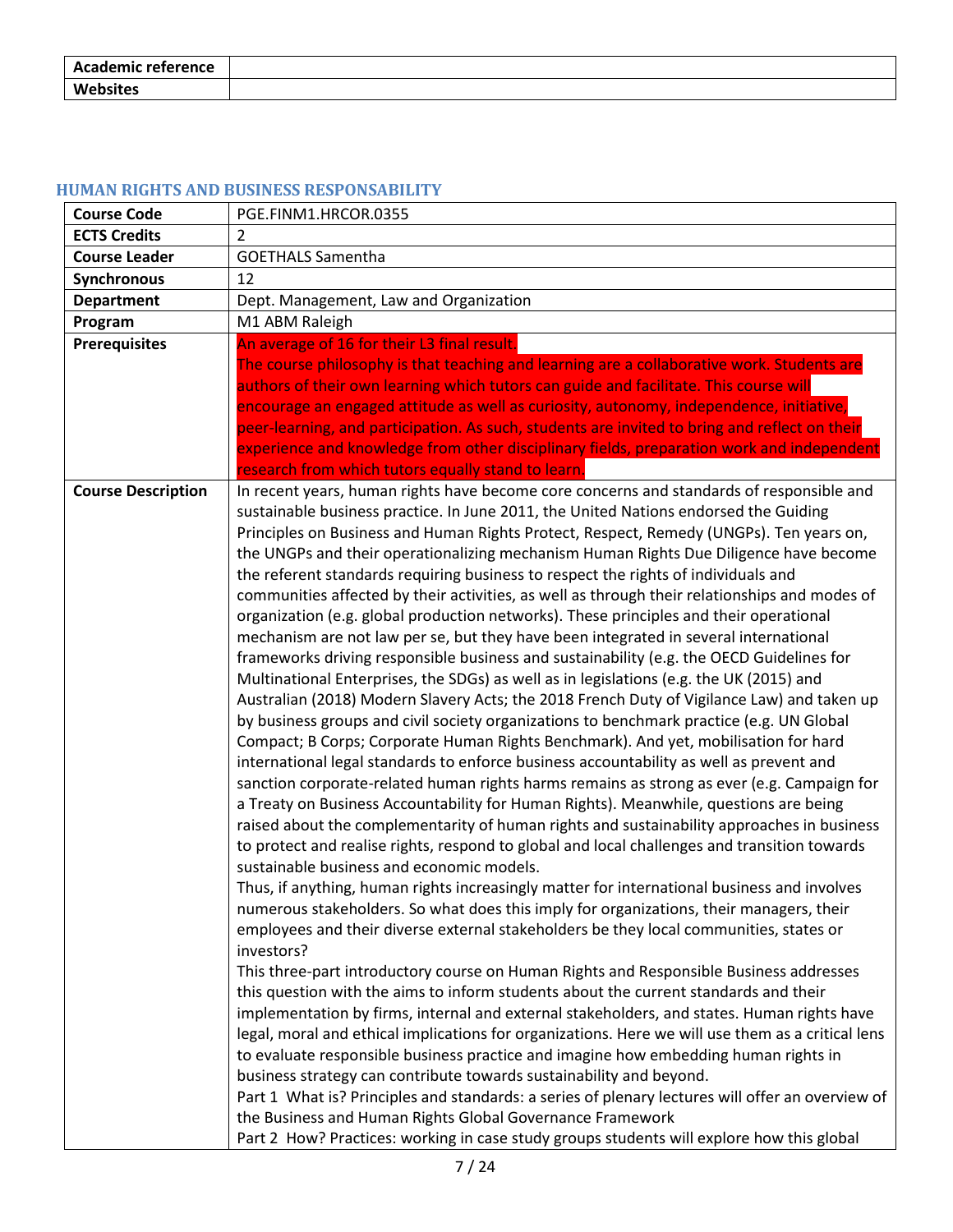|                           | framework is being implemented in relevant standards and laws, through the mechanism of                                                  |
|---------------------------|------------------------------------------------------------------------------------------------------------------------------------------|
|                           | human rights due diligence by and in organizations, and used as a tool for business                                                      |
|                           |                                                                                                                                          |
|                           | responsibility and accountability by other stakeholders (i.e. employees, NGOs, communities,                                              |
|                           | investors, etc.)                                                                                                                         |
|                           | Part 3 What if? Possibilities: reflecting on the course and their group work, students will                                              |
|                           | produce and get feedback on an individual executive proposal on how a human rights                                                       |
|                           | approach could enhance or potentially transform the sustainability goals of the company                                                  |
|                           | they studied in their group or one of their own choice                                                                                   |
| <b>Course Open to</b>     | Belo /Fall;#Lille /Fall;#Paris /Fall;#Raleigh /Fall;#Sophia /Fall;#Suzhou /Fall                                                          |
| <b>Exchange</b>           |                                                                                                                                          |
| <b>Semester</b>           | fall                                                                                                                                     |
| <b>Campus</b>             | Belo Horizonte, Lille, Paris, Raleigh, Sophia, Stellenbosch-Le Cap, Suzhou                                                               |
| <b>Evaluation</b>         |                                                                                                                                          |
| <b>Final Examination</b>  | 50                                                                                                                                       |
| (%)                       |                                                                                                                                          |
| Continuous                | 50                                                                                                                                       |
| Assessment (%)            |                                                                                                                                          |
| <b>Academic reference</b> | Teasers:                                                                                                                                 |
|                           | The UN Guiding Principles on Business and Human Rights: An Introduction (2015)                                                           |
|                           |                                                                                                                                          |
|                           | https://www.youtube.com/watch?v=BCoL6JVZHrA                                                                                              |
|                           | Presented by Mike Baab                                                                                                                   |
|                           | Webinar - Rethinking how to do business: Why should companies hire people with human                                                     |
|                           | rights? (2020)                                                                                                                           |
|                           | https://www.youtube.com/watch?v=n5hM33xqEt4&feature=youtu.be                                                                             |
|                           | Presented by Björn Fasterling, Professor of Law and LegalEDHEC Researcher at EDHEC                                                       |
|                           | <b>Business School</b>                                                                                                                   |
|                           | Co-hosted with Joanne Bauer, Adjunct Professor of International and Public Affairs at<br>Columbia                                        |
|                           | Nestle Human Rights Due Diligence webpage                                                                                                |
|                           | https://www.nestle.com/csv/impact/respecting-human-rights/human-rights-impacts                                                           |
|                           |                                                                                                                                          |
|                           | Preliminary and indicative resources recommended to peruse ahead of the course:                                                          |
|                           | Business and Human Rights Journal https://www.cambridge.org/core/journals/business-and-<br>human-rights-journal (available from KCentre) |
|                           | Ruggie G. (2013) Just Business: Multinational Corporations and Human Rights, W.W. Norton                                                 |
|                           | Baumann-Pauly D. & Nolan J (eds), (2016) Business and Human Rights From Principles to                                                    |
|                           | Practice, Routledge                                                                                                                      |
|                           | Rodriguez-Garavito C. (ed), (2017) Business and Human Rights Beyond the End of the                                                       |
|                           | Beginning, Cambridge University Press                                                                                                    |
|                           | A comprehensive selection of academic articles and e-books will be available on K2.                                                      |
| <b>Websites</b>           | Resources recommended to peruse ahead of the course:                                                                                     |
|                           | https://www.ohchr.org/EN/Issues/Business/Pages/BusinessIndex.aspx                                                                        |
|                           | http://mneguidelines.oecd.org/global-forum/                                                                                              |
|                           | https://www.ilo.org/global/standards/introduction-to-international-labour-standards/lang--                                               |
|                           | en/index.htm                                                                                                                             |
|                           | https://www.business-humanrights.org                                                                                                     |
|                           | https://humanrights.dk/business-human-rights                                                                                             |
|                           | https://www.openglobalrights.org/corporations/                                                                                           |
|                           | https://rightscolab.org/about/                                                                                                           |
|                           | https://bcorporation.net                                                                                                                 |
|                           | https://wfto.com                                                                                                                         |
|                           | https://businessfightspoverty.org                                                                                                        |
|                           |                                                                                                                                          |
|                           | http://www.humanrightsandbusiness.org                                                                                                    |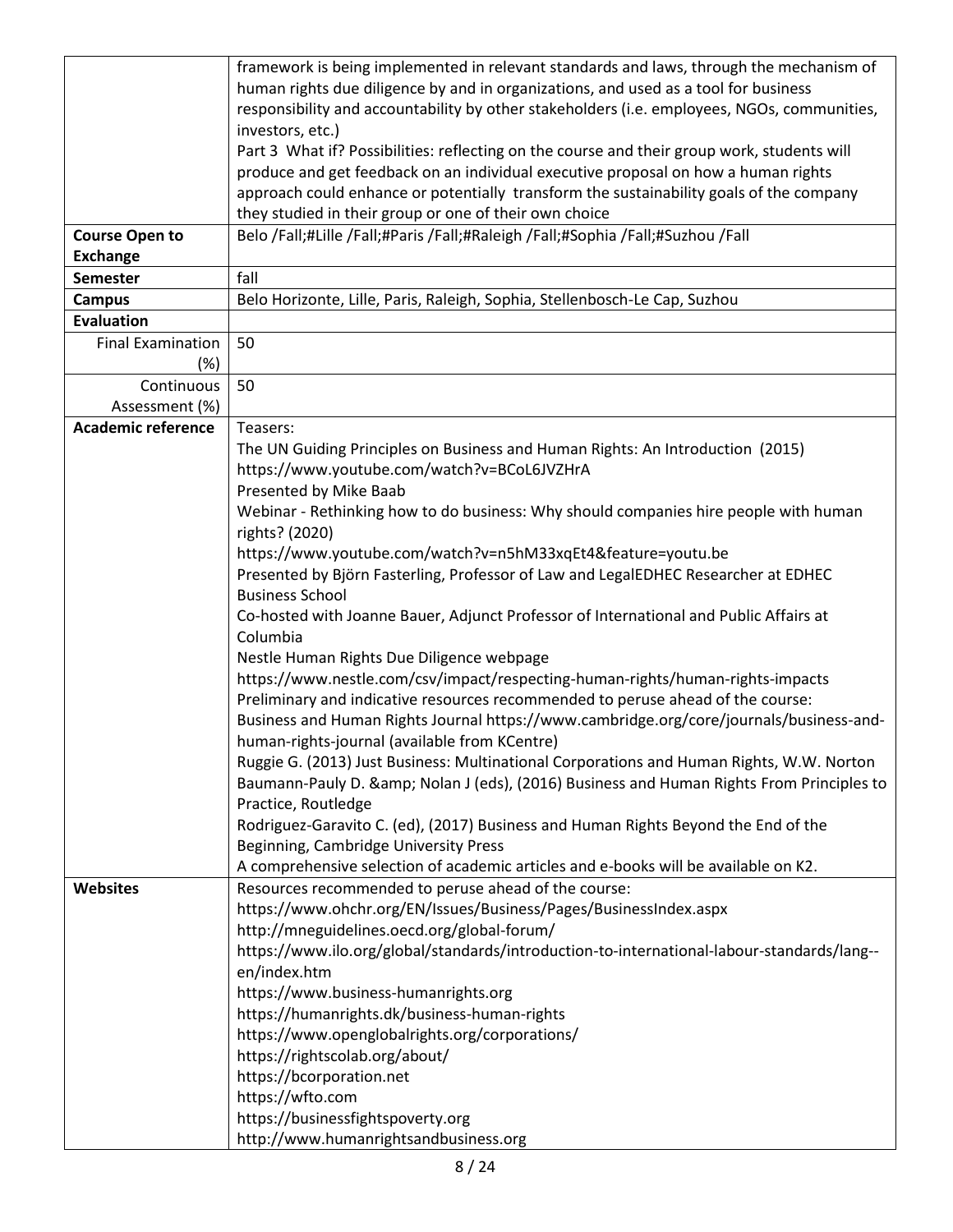| https://www.nottingham.ac.uk/research/beacons-of-excellence/rights-lab/index.aspx |
|-----------------------------------------------------------------------------------|
|                                                                                   |

# <span id="page-8-0"></span>**MARKETING**

| <b>Course Code</b>        | PGE.FINM1.MKCOR.0411                                                                                                                                                                                                                                                                                                                                                                                                                                                                                                                                                                                                                                                                                                                                                                                                                                                                                                                                                                                                                                                                                                                                                                             |
|---------------------------|--------------------------------------------------------------------------------------------------------------------------------------------------------------------------------------------------------------------------------------------------------------------------------------------------------------------------------------------------------------------------------------------------------------------------------------------------------------------------------------------------------------------------------------------------------------------------------------------------------------------------------------------------------------------------------------------------------------------------------------------------------------------------------------------------------------------------------------------------------------------------------------------------------------------------------------------------------------------------------------------------------------------------------------------------------------------------------------------------------------------------------------------------------------------------------------------------|
| <b>ECTS Credits</b>       | 3                                                                                                                                                                                                                                                                                                                                                                                                                                                                                                                                                                                                                                                                                                                                                                                                                                                                                                                                                                                                                                                                                                                                                                                                |
| <b>Course Leader</b>      | <b>FERRANTE Guillaume</b>                                                                                                                                                                                                                                                                                                                                                                                                                                                                                                                                                                                                                                                                                                                                                                                                                                                                                                                                                                                                                                                                                                                                                                        |
| Synchronous               | 20                                                                                                                                                                                                                                                                                                                                                                                                                                                                                                                                                                                                                                                                                                                                                                                                                                                                                                                                                                                                                                                                                                                                                                                               |
| <b>Department</b>         | Dept. Marketing                                                                                                                                                                                                                                                                                                                                                                                                                                                                                                                                                                                                                                                                                                                                                                                                                                                                                                                                                                                                                                                                                                                                                                                  |
| Program                   | M1 ABM Raleigh                                                                                                                                                                                                                                                                                                                                                                                                                                                                                                                                                                                                                                                                                                                                                                                                                                                                                                                                                                                                                                                                                                                                                                                   |
| <b>Prerequisites</b>      | <b>None</b>                                                                                                                                                                                                                                                                                                                                                                                                                                                                                                                                                                                                                                                                                                                                                                                                                                                                                                                                                                                                                                                                                                                                                                                      |
| <b>Course Description</b> | This course is an introduction to strategic marketing, branding and operational marketing. In<br>the French Campuses (Paris, Lille, Sophia Antipolis), we divide this course in three parts: in<br>the first part, students attend 13.5h of lectures (online learning, in both synchronous and<br>asynchronous modes) to introduce the main concepts of Marketing Strategy, Branding,<br>Segmentation, Targeting and Positioning, Marketing Mix; in the second part, students are<br>assigned 4,5h of face to face interaction with coaches to help them apply the concepts (in<br>teams of 4-5 students) to "create and launch the product or service of your dreams". This is<br>what we call the GO TO MARKET challenge. In the final 3 hours students have 10 minutes to<br>present their project in front of audience of 40-50 students. Students are expected to devise<br>a marketing and branding strategy, prioritising targets and adjusting their positioning<br>accordingly. They are then expected to make decisions about pricing, product development,<br>distribution and promotion. A final presentation by each group is followed by a debriefing<br>session with the teacher. |
| <b>Course Open to</b>     | Belo /Fall;#Raleigh /Fall;#Suzhou /Fall                                                                                                                                                                                                                                                                                                                                                                                                                                                                                                                                                                                                                                                                                                                                                                                                                                                                                                                                                                                                                                                                                                                                                          |
| <b>Exchange</b>           |                                                                                                                                                                                                                                                                                                                                                                                                                                                                                                                                                                                                                                                                                                                                                                                                                                                                                                                                                                                                                                                                                                                                                                                                  |
| <b>Semester</b>           | fall                                                                                                                                                                                                                                                                                                                                                                                                                                                                                                                                                                                                                                                                                                                                                                                                                                                                                                                                                                                                                                                                                                                                                                                             |
| <b>Campus</b>             | Belo Horizonte, Lille, Paris, Raleigh, Sophia, Stellenbosch-Le Cap, Suzhou                                                                                                                                                                                                                                                                                                                                                                                                                                                                                                                                                                                                                                                                                                                                                                                                                                                                                                                                                                                                                                                                                                                       |
| <b>Evaluation</b>         |                                                                                                                                                                                                                                                                                                                                                                                                                                                                                                                                                                                                                                                                                                                                                                                                                                                                                                                                                                                                                                                                                                                                                                                                  |
| <b>Final Examination</b>  | 15                                                                                                                                                                                                                                                                                                                                                                                                                                                                                                                                                                                                                                                                                                                                                                                                                                                                                                                                                                                                                                                                                                                                                                                               |
| $(\%)$                    |                                                                                                                                                                                                                                                                                                                                                                                                                                                                                                                                                                                                                                                                                                                                                                                                                                                                                                                                                                                                                                                                                                                                                                                                  |
| Continuous                | 85                                                                                                                                                                                                                                                                                                                                                                                                                                                                                                                                                                                                                                                                                                                                                                                                                                                                                                                                                                                                                                                                                                                                                                                               |
| Assessment (%)            |                                                                                                                                                                                                                                                                                                                                                                                                                                                                                                                                                                                                                                                                                                                                                                                                                                                                                                                                                                                                                                                                                                                                                                                                  |
| <b>Academic reference</b> | - Kotler et al. (2015) Principles of Marketing. Pearson.                                                                                                                                                                                                                                                                                                                                                                                                                                                                                                                                                                                                                                                                                                                                                                                                                                                                                                                                                                                                                                                                                                                                         |
| <b>Websites</b>           |                                                                                                                                                                                                                                                                                                                                                                                                                                                                                                                                                                                                                                                                                                                                                                                                                                                                                                                                                                                                                                                                                                                                                                                                  |

## <span id="page-8-1"></span>**US CULTURE & BUSINESS**

| <b>Course Code</b>        | PGE.FINM1.STCOR.0831                           |
|---------------------------|------------------------------------------------|
| <b>ECTS Credits</b>       |                                                |
| <b>Course Leader</b>      | <b>DESOKY Mohamed</b>                          |
| Synchronous               | 13                                             |
| <b>Department</b>         | Dept. Stratégy, Entrepreneurship and Economics |
| Program                   | M1 ABM Raleigh                                 |
| <b>Prerequisites</b>      |                                                |
| <b>Course Description</b> |                                                |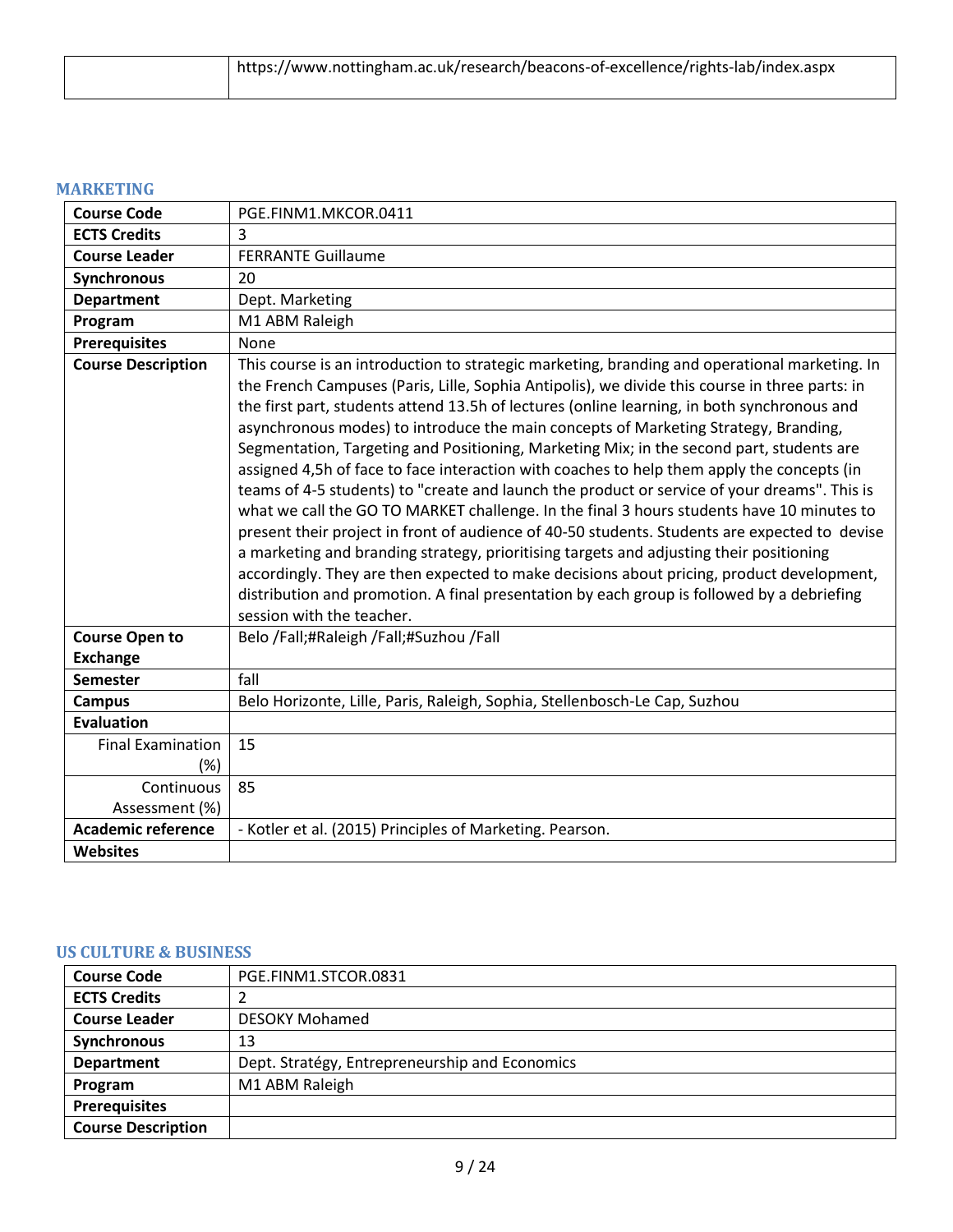| <b>Course Open to</b>     | Raleigh /Fall |
|---------------------------|---------------|
| Exchange                  |               |
| <b>Semester</b>           | fall          |
| Campus                    | Raleigh       |
| Evaluation                |               |
| Final Examination         | 100           |
| (%)                       |               |
| Continuous                | $\mathbf 0$   |
| Assessment (%)            |               |
| <b>Academic reference</b> |               |
| <b>Websites</b>           |               |

## <span id="page-9-0"></span>**INTERNATIONAL BUSINESS - RALEIGH**

#### <span id="page-9-1"></span>**CONSULTING IN INTERNATIONAL BUSINESS DEVELOPMENT**

| <b>Course Code</b>              | MSC.IBNM2.STELE.0030                                                                                                                                                                                                                                                                                                                                                                                                                                                                                                                                                                  |
|---------------------------------|---------------------------------------------------------------------------------------------------------------------------------------------------------------------------------------------------------------------------------------------------------------------------------------------------------------------------------------------------------------------------------------------------------------------------------------------------------------------------------------------------------------------------------------------------------------------------------------|
| <b>ECTS Credits</b>             | 6                                                                                                                                                                                                                                                                                                                                                                                                                                                                                                                                                                                     |
| <b>Course Leader</b>            | <b>DESOKY Mohamed</b>                                                                                                                                                                                                                                                                                                                                                                                                                                                                                                                                                                 |
| Synchronous                     | $\mathbf 0$                                                                                                                                                                                                                                                                                                                                                                                                                                                                                                                                                                           |
| <b>Discipline</b>               | Autre                                                                                                                                                                                                                                                                                                                                                                                                                                                                                                                                                                                 |
| Program                         | International Business - Raleigh                                                                                                                                                                                                                                                                                                                                                                                                                                                                                                                                                      |
| <b>Prerequisites</b>            | none                                                                                                                                                                                                                                                                                                                                                                                                                                                                                                                                                                                  |
| <b>Course Description</b>       | Consulting in International Business Development is intended to be a challenging, rigorous<br>and stimulating course for graduate students. It is generally recognized that a consultant is a<br>person in a position to have some influence over an individual, a group, or an organization,<br>but has no direct power to make changes or implement programs.<br>This course will examine the scholar-practitioner aspects of consulting with small and<br>medium-sized enterprises (SMEs) on global business management, marketing, supply chain<br>management, and trade finance. |
| <b>Course Open to</b>           | Raleigh / Fall                                                                                                                                                                                                                                                                                                                                                                                                                                                                                                                                                                        |
| <b>Exchange</b>                 |                                                                                                                                                                                                                                                                                                                                                                                                                                                                                                                                                                                       |
| <b>Semester</b>                 | fall                                                                                                                                                                                                                                                                                                                                                                                                                                                                                                                                                                                  |
| <b>Campus</b>                   | Raleigh                                                                                                                                                                                                                                                                                                                                                                                                                                                                                                                                                                               |
| <b>Evaluation</b>               |                                                                                                                                                                                                                                                                                                                                                                                                                                                                                                                                                                                       |
| <b>Final Examination</b><br>(%) | 25                                                                                                                                                                                                                                                                                                                                                                                                                                                                                                                                                                                    |
| Continuous<br>Assessment (%)    | 75                                                                                                                                                                                                                                                                                                                                                                                                                                                                                                                                                                                    |
| <b>Academic reference</b>       | Required:<br>Flawless Consulting: a guide to getting your expertise used (3rd Ed), Peter Block (2011). San<br>Francisco, CA: Pfeiffer, ISBN 978-0-470-62074-8 (hbk.).<br>Suggested:<br>Process Consultation: lessons for managers and consultants (Vol. 2), Edgar H. Schein (1987).<br>USA: Addison-Wesley, ISBN 0-201-06744-7 (pbk.).<br>The Consulting Process in Action (2nd Ed), Gordon Lippitt & Ronald Lippitt (1986). San                                                                                                                                                      |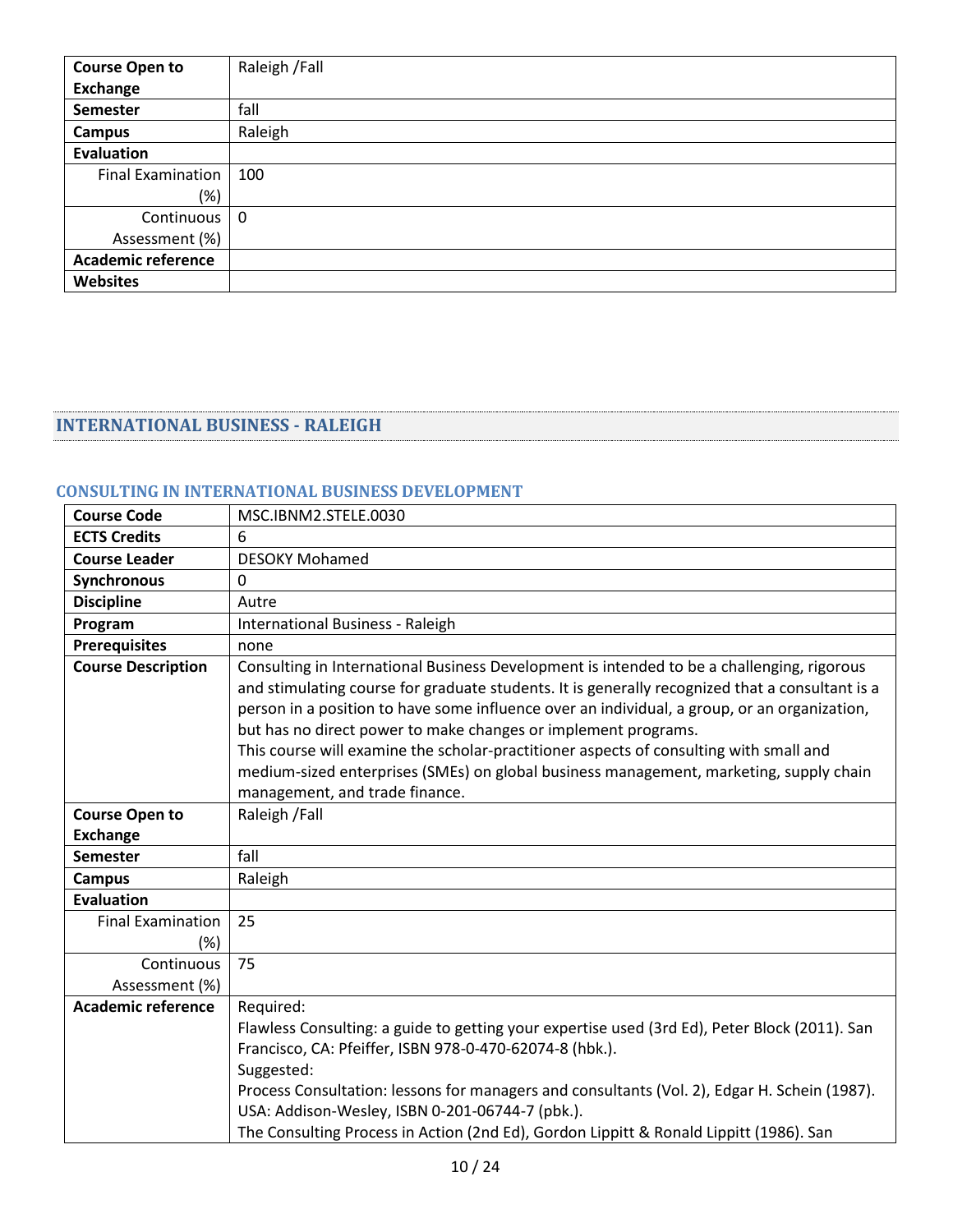|                 | Francisco, CA: Jossey-Bass/Pfeiffer, ISBN 0-88390-201-X (pbk.).                              |
|-----------------|----------------------------------------------------------------------------------------------|
|                 | The Global Entrepreneur: taking your business international (3rd Ed), James F. Foley (2014). |
|                 | USA: Jamric, ISBN 978-0-9753153-1-6 (pbk.).                                                  |
|                 | The Trusted Advisor Fieldbook: a comprehensive toolkit for leading with trust, Charles H.    |
|                 | Green & Andrea P. Howe (2012). Hoboken, NJ: Wiley, ISBN 978-1-118-08564-6 (pbk.).            |
| <b>Websites</b> | http://www.sbtdc.org/programs/export/                                                        |
|                 | http://nasbite.org                                                                           |

## <span id="page-10-0"></span>**IMPORTING AND EXPORTING IN A GLOBAL MARKET**

| <b>Course Code</b>              | MSC.IBUM2.STCOR.0061                                                                                                                                                                                                                                                                                                                                                                                                                                                                                                                             |
|---------------------------------|--------------------------------------------------------------------------------------------------------------------------------------------------------------------------------------------------------------------------------------------------------------------------------------------------------------------------------------------------------------------------------------------------------------------------------------------------------------------------------------------------------------------------------------------------|
| <b>ECTS Credits</b>             | 6                                                                                                                                                                                                                                                                                                                                                                                                                                                                                                                                                |
| <b>Course Leader</b>            | <b>COSTE-MANIERE Ivan</b>                                                                                                                                                                                                                                                                                                                                                                                                                                                                                                                        |
| Synchronous                     | $\mathbf{0}$                                                                                                                                                                                                                                                                                                                                                                                                                                                                                                                                     |
| <b>Discipline</b>               | Autre                                                                                                                                                                                                                                                                                                                                                                                                                                                                                                                                            |
| Program                         | International Business - Raleigh                                                                                                                                                                                                                                                                                                                                                                                                                                                                                                                 |
| <b>Prerequisites</b>            | None                                                                                                                                                                                                                                                                                                                                                                                                                                                                                                                                             |
| <b>Course Description</b>       | The conduct of international trade, including Strategy & Management, Global Marketing,<br>Trade Finance and Supply Chain. Specific focus with Harmonized Codes, terms of sale<br>(INCOTERMS), financing arrangements, means of payment, credit insurance, shipping and<br>insurance issues, market research, support services, legal and tax implications, and trade<br>facilitation. Course will cover global trade functions that will be seen daily by an international<br>trade professional, but will be focused through a USA perspective. |
| <b>Course Open to</b>           | Paris /Fall;#Raleigh /Fall                                                                                                                                                                                                                                                                                                                                                                                                                                                                                                                       |
| <b>Exchange</b>                 |                                                                                                                                                                                                                                                                                                                                                                                                                                                                                                                                                  |
| <b>Semester</b>                 | fall                                                                                                                                                                                                                                                                                                                                                                                                                                                                                                                                             |
| <b>Campus</b>                   | Belo Horizonte, Paris, Raleigh, Suzhou                                                                                                                                                                                                                                                                                                                                                                                                                                                                                                           |
| <b>Evaluation</b>               |                                                                                                                                                                                                                                                                                                                                                                                                                                                                                                                                                  |
| <b>Final Examination</b><br>(%) | 50                                                                                                                                                                                                                                                                                                                                                                                                                                                                                                                                               |
| Continuous<br>Assessment (%)    | 50                                                                                                                                                                                                                                                                                                                                                                                                                                                                                                                                               |
| <b>Academic reference</b>       | - Albaum, G. and E. Duerr (2016), International Marketing and Export Marketing, Printice Hall<br>FT, 7th Edition.<br>- Weiss, Kenneth D. (2010), "Building an Import/Export Business", 4th Edition.<br>- ICC Chamber of Commerce (2010), "Incoterms 2010".<br>- Selected case studies to be provided before the begining of the course.                                                                                                                                                                                                          |
| <b>Websites</b>                 |                                                                                                                                                                                                                                                                                                                                                                                                                                                                                                                                                  |

# <span id="page-10-1"></span>**INTERNATIONAL PROJECT MANAGEMENT**

| <b>Course Code</b>   | MSC.IBNM2.PMCOR.0005             |
|----------------------|----------------------------------|
| <b>ECTS Credits</b>  | b                                |
| <b>Course Leader</b> | ELTIGANI Adil                    |
| <b>Synchronous</b>   |                                  |
| <b>Discipline</b>    | Autre                            |
| Program              | International Business - Raleigh |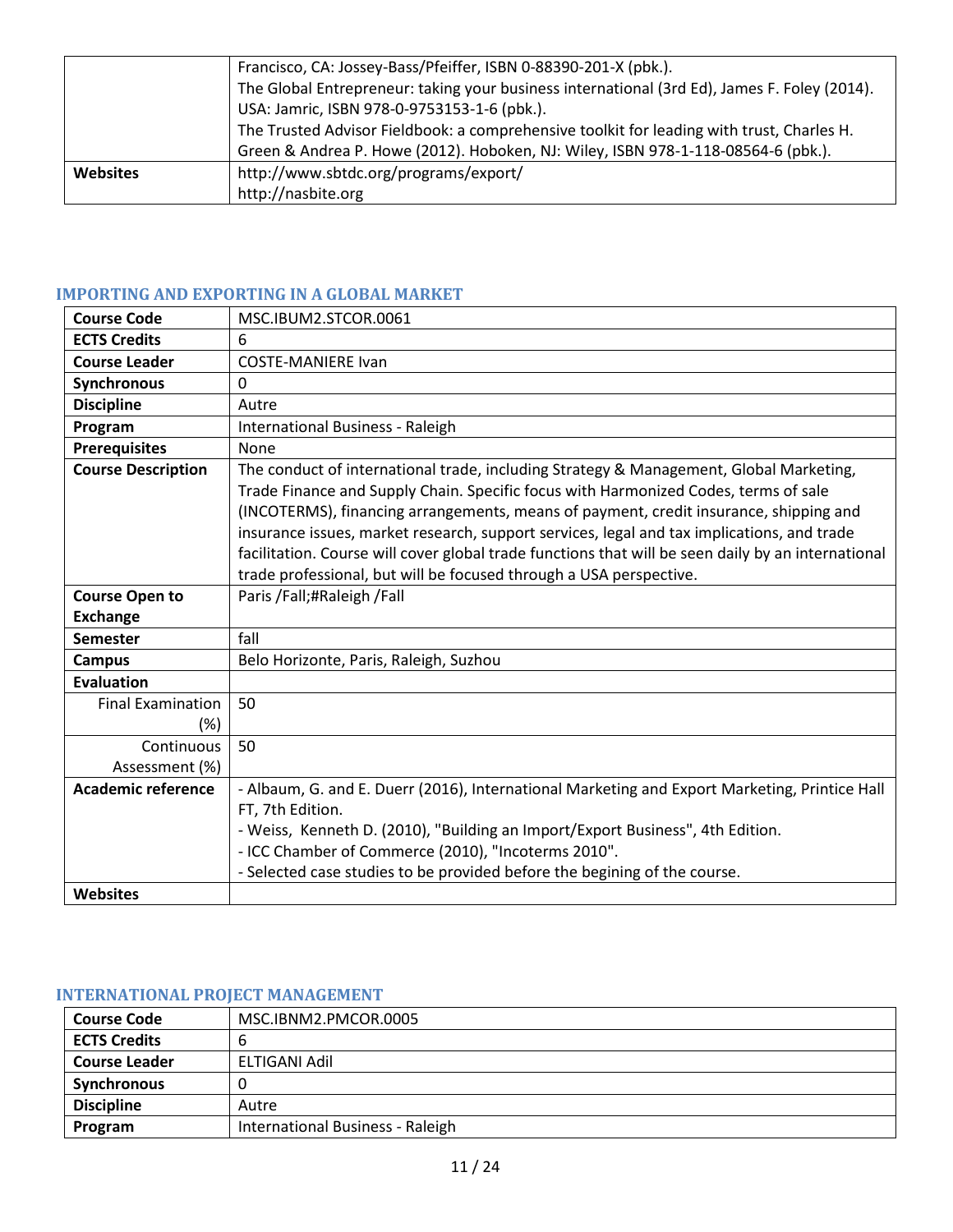| <b>Prerequisites</b>      | <b>Course Project Management Fundamentals</b>                                                |
|---------------------------|----------------------------------------------------------------------------------------------|
| <b>Course Description</b> | The Project Management track is dedicated to deliver practical and theoretical PM            |
|                           | fundamentals. based on « best practices » collected from worldwide Professionals and         |
|                           | documented by PMI® (Project Management Institute) thru the PMBOK® (Project                   |
|                           | Management Body Of Knowledge), a worldwide Project Management Standard.                      |
| <b>Course Open to</b>     | Paris /Fall;#Raleigh /Fall                                                                   |
| <b>Exchange</b>           |                                                                                              |
| <b>Semester</b>           | fall                                                                                         |
| Campus                    | Paris, Raleigh, Stellenbosch-Le Cap, Suzhou                                                  |
| <b>Evaluation</b>         |                                                                                              |
| <b>Final Examination</b>  | 60                                                                                           |
| (%)                       |                                                                                              |
| Continuous                | 40                                                                                           |
| Assessment (%)            |                                                                                              |
| Academic reference        | Lectures obligatoires / Required readings :                                                  |
|                           | PMBOK 5th Edition (edited by PMI) English version. Electronic PDF version free of charge for |
|                           | PMI member                                                                                   |
| <b>Websites</b>           | Www.pmi.org: For PMI members, Access to all PMI standards, including PMBOK 5th edition,      |
|                           | and an electronic PM library with more than 300 PM Books.                                    |
|                           | Www.pmexam.com: Example of daily questions in same format as for the real exam)              |

#### <span id="page-11-0"></span>**INTERNATIONALIZATION OF THE FIRM**

| <b>Course Code</b>                 | MSC.IBNM2.STCOR.0028                                                                                                                                                                                                                          |
|------------------------------------|-----------------------------------------------------------------------------------------------------------------------------------------------------------------------------------------------------------------------------------------------|
| <b>ECTS Credits</b>                | 6                                                                                                                                                                                                                                             |
| <b>Course Leader</b>               | <b>LINDER Christian</b>                                                                                                                                                                                                                       |
| Synchronous                        | $\mathbf{0}$                                                                                                                                                                                                                                  |
| <b>Discipline</b>                  | Autre                                                                                                                                                                                                                                         |
| Program                            | International Business - Raleigh                                                                                                                                                                                                              |
| <b>Prerequisites</b>               | none                                                                                                                                                                                                                                          |
| <b>Course Description</b>          | The course will teach students through academic lectures and tutorials the practice of the<br>process of internationalization of firms, from the decision to internationalize to the<br>organizational structuring of internationalization.   |
| <b>Course Open to</b>              | Paris /Fall;#Raleigh /Fall                                                                                                                                                                                                                    |
| <b>Exchange</b>                    |                                                                                                                                                                                                                                               |
| <b>Semester</b>                    | fall                                                                                                                                                                                                                                          |
| <b>Campus</b>                      | Belo Horizonte, Paris, Raleigh, Stellenbosch-Le Cap, Suzhou                                                                                                                                                                                   |
| <b>Evaluation</b>                  |                                                                                                                                                                                                                                               |
| <b>Final Examination</b><br>$(\%)$ | 40                                                                                                                                                                                                                                            |
| Continuous<br>Assessment (%)       | 60                                                                                                                                                                                                                                            |
| Academic reference                 | Lectures obligatoires / Required readings :<br>Mike Peng and Klaus Meyer (2019) International Business (3rd edition), Cengage.<br>ISBN: 978-1-4737-5843-8.<br>Lectures Recommandées / Recommanded readings :<br>-Individual articles (posted) |
| <b>Websites</b>                    |                                                                                                                                                                                                                                               |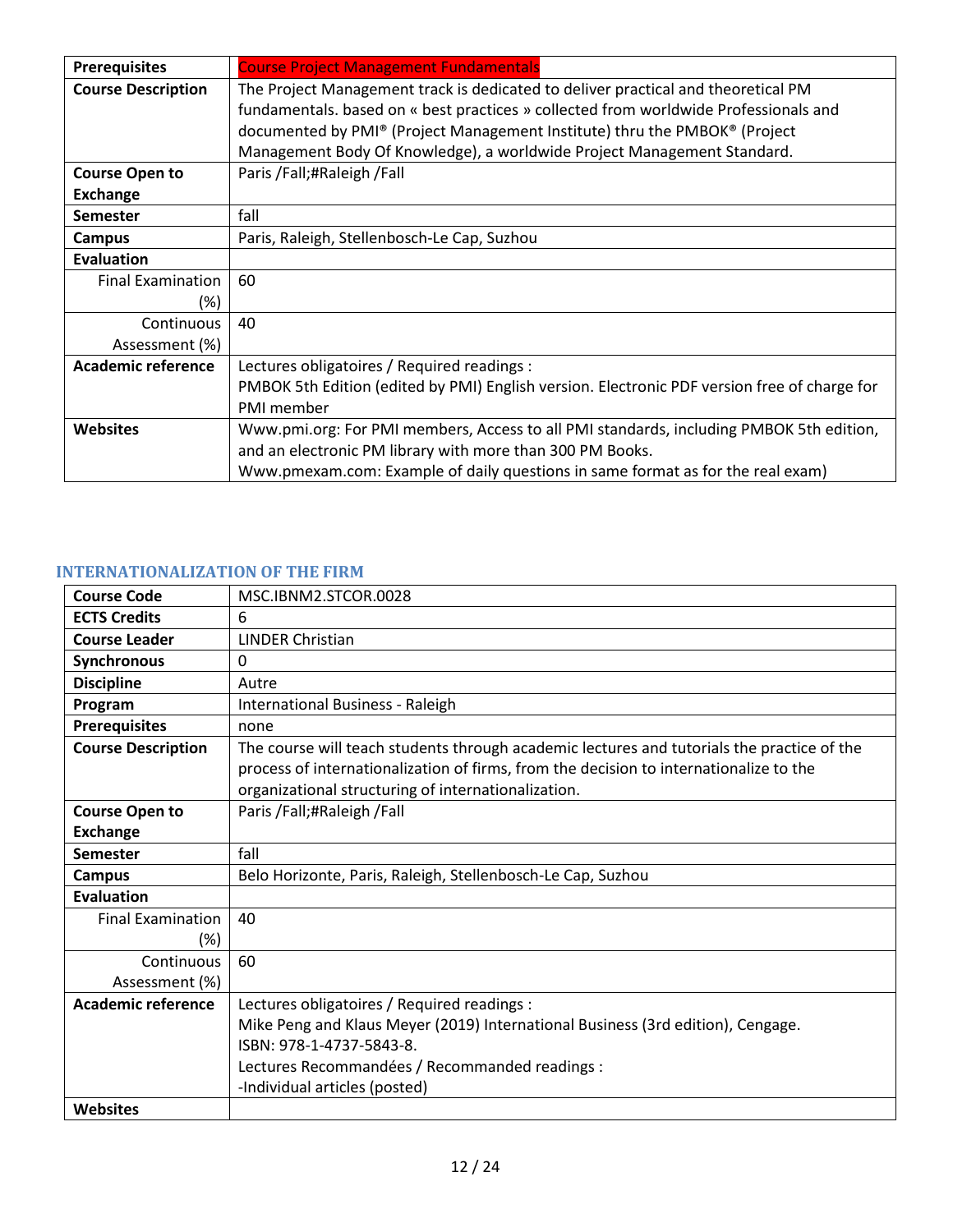## <span id="page-12-0"></span>**RESEARCH METHOD**

| <b>Course Code</b>        | MSC.IBUM2.STELE.0058                                                                                                                                                                                                                                                                                                                                                                                                                                                                                                                                                                                                                                                                                                                                                                                                                                                          |
|---------------------------|-------------------------------------------------------------------------------------------------------------------------------------------------------------------------------------------------------------------------------------------------------------------------------------------------------------------------------------------------------------------------------------------------------------------------------------------------------------------------------------------------------------------------------------------------------------------------------------------------------------------------------------------------------------------------------------------------------------------------------------------------------------------------------------------------------------------------------------------------------------------------------|
| <b>ECTS Credits</b>       | 3                                                                                                                                                                                                                                                                                                                                                                                                                                                                                                                                                                                                                                                                                                                                                                                                                                                                             |
| <b>Course Leader</b>      | <b>FERRARA Laurent</b>                                                                                                                                                                                                                                                                                                                                                                                                                                                                                                                                                                                                                                                                                                                                                                                                                                                        |
| Synchronous               | 0                                                                                                                                                                                                                                                                                                                                                                                                                                                                                                                                                                                                                                                                                                                                                                                                                                                                             |
| <b>Discipline</b>         | Autre                                                                                                                                                                                                                                                                                                                                                                                                                                                                                                                                                                                                                                                                                                                                                                                                                                                                         |
| Program                   | International Business - Raleigh                                                                                                                                                                                                                                                                                                                                                                                                                                                                                                                                                                                                                                                                                                                                                                                                                                              |
| <b>Prerequisites</b>      | n/a                                                                                                                                                                                                                                                                                                                                                                                                                                                                                                                                                                                                                                                                                                                                                                                                                                                                           |
| <b>Course Description</b> | This course provides a comprehensive introduction to research proposal writing. It is<br>designed to help students to identify a study topic, critically analyze published research,<br>formulate inquiry questions, organize a literature review, and select appropriate<br>(quantitative or qualitative) data collection method. By the end of the course, students will<br>complete a proposal that includes an introduction, problem statement, literature review,<br>methods section and references. This course will also develop students awareness of the<br>ethical principles of research. After a successful completion of this course, students will<br>convert this proposal into a full research that will include the following sections: findings,<br>discussion, conclusions, and references.<br>THIS ELECTIVE IS MANDATORY FOR THOSE PURSUING A MSC DEGREE. |
| <b>Course Open to</b>     | Paris /Fall;#Raleigh /Fall                                                                                                                                                                                                                                                                                                                                                                                                                                                                                                                                                                                                                                                                                                                                                                                                                                                    |
| <b>Exchange</b>           |                                                                                                                                                                                                                                                                                                                                                                                                                                                                                                                                                                                                                                                                                                                                                                                                                                                                               |
| <b>Semester</b>           | fall                                                                                                                                                                                                                                                                                                                                                                                                                                                                                                                                                                                                                                                                                                                                                                                                                                                                          |
| <b>Campus</b>             | Belo Horizonte, Paris, Raleigh, Stellenbosch-Le Cap, Suzhou                                                                                                                                                                                                                                                                                                                                                                                                                                                                                                                                                                                                                                                                                                                                                                                                                   |
| <b>Evaluation</b>         |                                                                                                                                                                                                                                                                                                                                                                                                                                                                                                                                                                                                                                                                                                                                                                                                                                                                               |
| <b>Final Examination</b>  | 100                                                                                                                                                                                                                                                                                                                                                                                                                                                                                                                                                                                                                                                                                                                                                                                                                                                                           |
| $(\%)$                    |                                                                                                                                                                                                                                                                                                                                                                                                                                                                                                                                                                                                                                                                                                                                                                                                                                                                               |
| Continuous                | $\Omega$                                                                                                                                                                                                                                                                                                                                                                                                                                                                                                                                                                                                                                                                                                                                                                                                                                                                      |
| Assessment (%)            |                                                                                                                                                                                                                                                                                                                                                                                                                                                                                                                                                                                                                                                                                                                                                                                                                                                                               |
| <b>Academic reference</b> |                                                                                                                                                                                                                                                                                                                                                                                                                                                                                                                                                                                                                                                                                                                                                                                                                                                                               |
| <b>Websites</b>           |                                                                                                                                                                                                                                                                                                                                                                                                                                                                                                                                                                                                                                                                                                                                                                                                                                                                               |

## <span id="page-12-1"></span>**BALANCED SCORECARD FOR STRATEGY EXECUTION**

| <b>Course Code</b>        | MSC.IBUM2.STELE.0059                                                                                                                                                                                                                                                                                                                                                                                                                                                                                                                                                                                                                                                                                                           |
|---------------------------|--------------------------------------------------------------------------------------------------------------------------------------------------------------------------------------------------------------------------------------------------------------------------------------------------------------------------------------------------------------------------------------------------------------------------------------------------------------------------------------------------------------------------------------------------------------------------------------------------------------------------------------------------------------------------------------------------------------------------------|
| <b>ECTS Credits</b>       | 3                                                                                                                                                                                                                                                                                                                                                                                                                                                                                                                                                                                                                                                                                                                              |
| <b>Course Leader</b>      | <b>DESOKY Mohamed</b>                                                                                                                                                                                                                                                                                                                                                                                                                                                                                                                                                                                                                                                                                                          |
| Synchronous               | 0                                                                                                                                                                                                                                                                                                                                                                                                                                                                                                                                                                                                                                                                                                                              |
| <b>Discipline</b>         | Autre                                                                                                                                                                                                                                                                                                                                                                                                                                                                                                                                                                                                                                                                                                                          |
| Program                   | International Business - Raleigh                                                                                                                                                                                                                                                                                                                                                                                                                                                                                                                                                                                                                                                                                               |
| <b>Prerequisites</b>      | <b>NA</b>                                                                                                                                                                                                                                                                                                                                                                                                                                                                                                                                                                                                                                                                                                                      |
| <b>Course Description</b> | Most business strategies fail, not because they are poor strategies, but because they are<br>poorly executed! In order to achieve their missions and visions, todays leaders must translate<br>their organizational strategy into a comprehensive set of operational targets and goals. They<br>must develop a scorecard to accurately measure and monitor progress and align the entire<br>organization in pursuit of the strategic objectives.<br>The Balanced Scorecard has become the dominant management approach for strategy<br>execution worldwide as business and government organizations have recognized the power<br>of the Balanced Scorecard (BSC) to deliver higher performance and outstanding results. It has |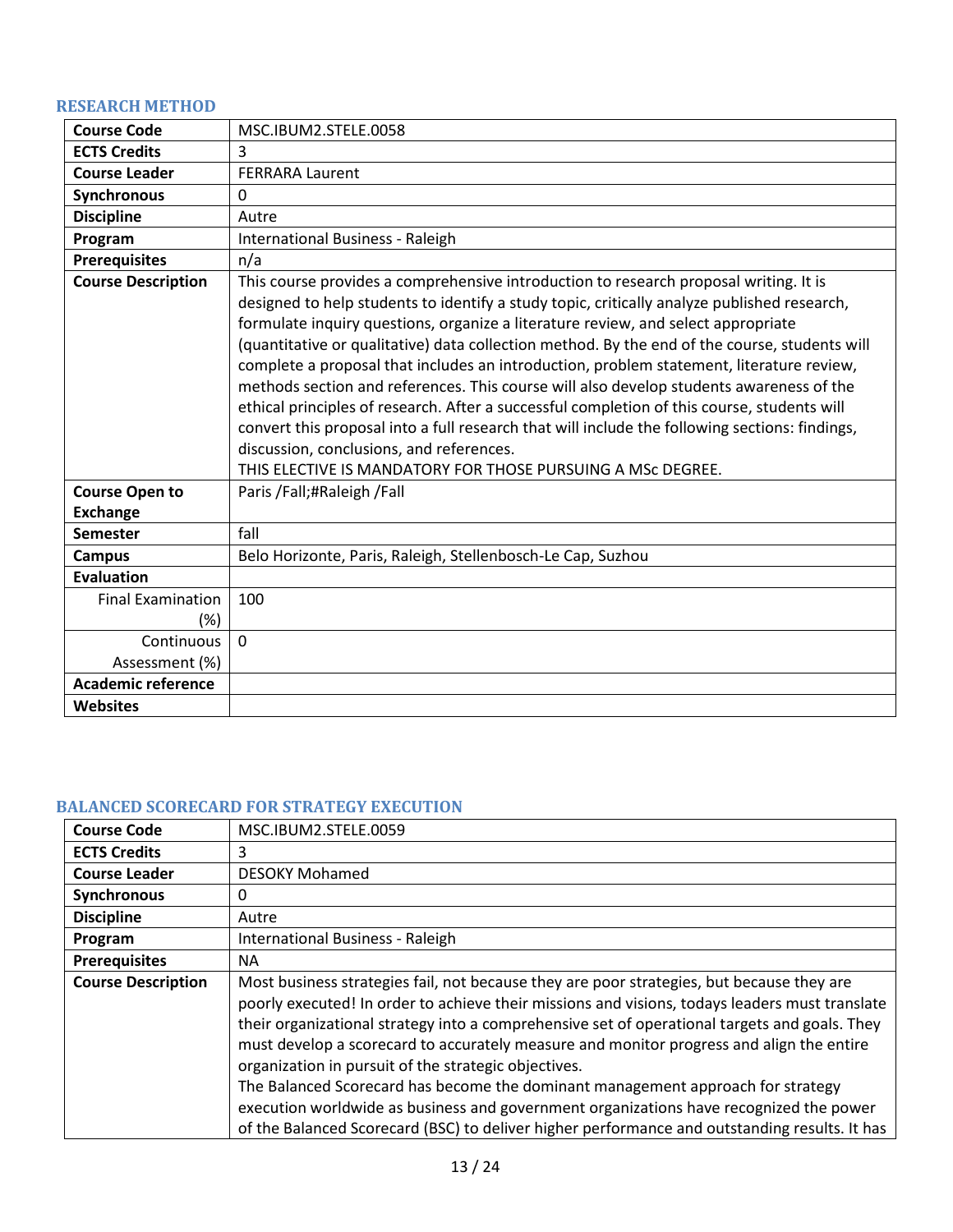|                           | been estimated that over 50% of companies in the Europe and the US claim to use some                                 |
|---------------------------|----------------------------------------------------------------------------------------------------------------------|
|                           | form of balanced scorecard (Bain & Co.). The BSC adds strategic non-financial performance                            |
|                           | measures to traditional financial metrics to give managers and executives a more 'balanced'                          |
|                           | view to proactively drive organizational performance. It transforms an organizations strategic                       |
|                           | plan from a passive document into the "marching orders" for the organization on a daily                              |
|                           | basis. The BSC and the Strategy Map provide frameworks that develop and communicate key                              |
|                           | performance measurements (KPIs) enabling management and employees to identify and do                                 |
|                           | what should be done and measured. It enables executives to engage the organization to truly<br>execute the strategy. |
|                           | In this course, you will have the opportunity to work with companies like Uber, H&M, and                             |
|                           | TripAdvisor to deepen your understanding on how to effectively execute strategy, measure                             |
|                           | performance and manage change within the organization, with the Balanced Scorecard and                               |
|                           | Strategy Map through lectures, exercises, case studies, simulations, and group discussions.                          |
|                           | This will be a highly interactive class.                                                                             |
| <b>Course Open to</b>     | Raleigh / Fall                                                                                                       |
| <b>Exchange</b>           |                                                                                                                      |
|                           | fall                                                                                                                 |
| <b>Semester</b>           |                                                                                                                      |
| <b>Campus</b>             | Raleigh                                                                                                              |
| <b>Evaluation</b>         |                                                                                                                      |
| <b>Final Examination</b>  | 30                                                                                                                   |
| $(\%)$                    |                                                                                                                      |
| Continuous                | 70                                                                                                                   |
| Assessment (%)            |                                                                                                                      |
| <b>Academic reference</b> |                                                                                                                      |
| <b>Websites</b>           |                                                                                                                      |

#### <span id="page-13-0"></span>**GLOBAL STAKEHOLDERS MANAGEMENT**

| <b>Course Code</b>              | MSC.IBNM2.STELE.0048                                                                                                                                                                                                                                                                                                                                                                                                                                                                                                                                                                                                                                                                                                                                                                                                                         |
|---------------------------------|----------------------------------------------------------------------------------------------------------------------------------------------------------------------------------------------------------------------------------------------------------------------------------------------------------------------------------------------------------------------------------------------------------------------------------------------------------------------------------------------------------------------------------------------------------------------------------------------------------------------------------------------------------------------------------------------------------------------------------------------------------------------------------------------------------------------------------------------|
| <b>ECTS Credits</b>             | 3                                                                                                                                                                                                                                                                                                                                                                                                                                                                                                                                                                                                                                                                                                                                                                                                                                            |
| <b>Course Leader</b>            | <b>EZZEROUALI Amine</b>                                                                                                                                                                                                                                                                                                                                                                                                                                                                                                                                                                                                                                                                                                                                                                                                                      |
| Synchronous                     | 18                                                                                                                                                                                                                                                                                                                                                                                                                                                                                                                                                                                                                                                                                                                                                                                                                                           |
| <b>Discipline</b>               | Autre                                                                                                                                                                                                                                                                                                                                                                                                                                                                                                                                                                                                                                                                                                                                                                                                                                        |
| Program                         | <b>International Business</b>                                                                                                                                                                                                                                                                                                                                                                                                                                                                                                                                                                                                                                                                                                                                                                                                                |
| <b>Prerequisites</b>            | None.                                                                                                                                                                                                                                                                                                                                                                                                                                                                                                                                                                                                                                                                                                                                                                                                                                        |
| <b>Course Description</b>       | Every organization needs to engage with a set of internal and external stakeholders that<br>influence the process of wealth and value creation. Customers and users, suppliers,<br>shareholders, employees, labor unions, NGOs, government agencies, etc. are examples of<br>some of the key stakeholders with which organizations engage locally and globally. Knowing<br>when and how to build and maintain short and long-term stakeholder engagement is highly<br>critical in a complex and fast changing environment. This course addresses managerial,<br>political, economic, sociological and psychological foundations of global stakeholder<br>management and engagement through extant theory and case study examples of successful<br>and failed stakeholder management strategies in various industries and multiple countries. |
| <b>Course Open to</b>           | Paris /Fall;#Raleigh /Fall                                                                                                                                                                                                                                                                                                                                                                                                                                                                                                                                                                                                                                                                                                                                                                                                                   |
| <b>Exchange</b>                 |                                                                                                                                                                                                                                                                                                                                                                                                                                                                                                                                                                                                                                                                                                                                                                                                                                              |
| <b>Semester</b>                 | fall                                                                                                                                                                                                                                                                                                                                                                                                                                                                                                                                                                                                                                                                                                                                                                                                                                         |
| <b>Campus</b>                   | Paris, Raleigh                                                                                                                                                                                                                                                                                                                                                                                                                                                                                                                                                                                                                                                                                                                                                                                                                               |
| <b>Evaluation</b>               |                                                                                                                                                                                                                                                                                                                                                                                                                                                                                                                                                                                                                                                                                                                                                                                                                                              |
| <b>Final Examination</b><br>(%) | 50                                                                                                                                                                                                                                                                                                                                                                                                                                                                                                                                                                                                                                                                                                                                                                                                                                           |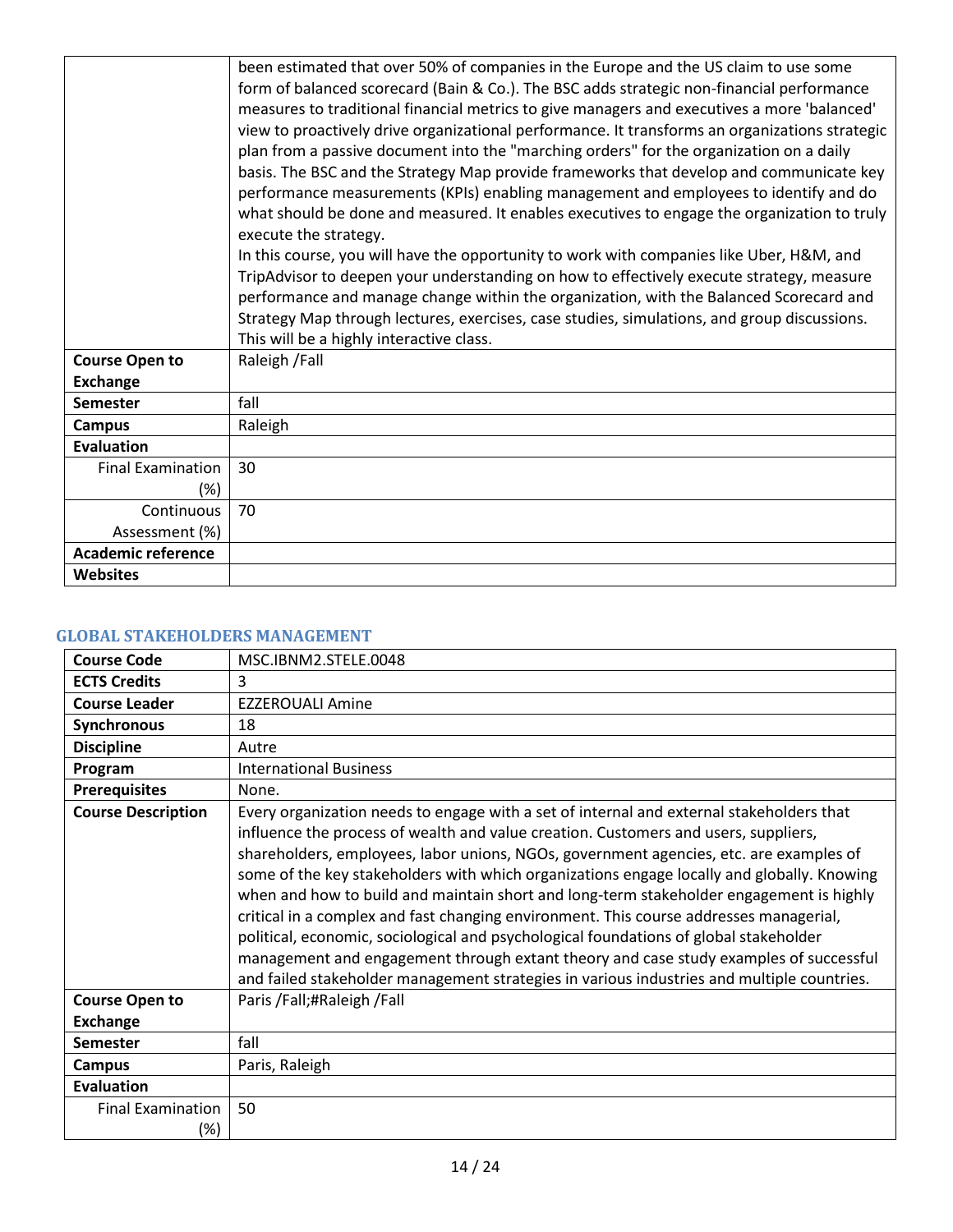| Continuous         | 50                                                                                               |
|--------------------|--------------------------------------------------------------------------------------------------|
| Assessment (%)     |                                                                                                  |
| Academic reference | Freeman, E. R. (1984). Strategic Management: A Atakeholder Approach. Boston: Pitman.             |
|                    | Carroll, A., & Buchholtz, A. (2014). Business and Society: Ethics, Sustainability, and           |
|                    | Stakeholder Management. Cengage Learning.                                                        |
|                    | Freeman, E. R., Harrison, J. S., Wicks, A. C., Parmar, B. L., & de Colle, S. (2010). Stakeholder |
|                    | theory: the state of the art. Cambridge University Press.                                        |
| <b>Websites</b>    | http://stakeholdertheory.org/                                                                    |

#### <span id="page-14-0"></span>**RESEARCH METHOD**

| <b>Course Code</b>        | MSC.IBUM2.STELE.0058                                                                                                                                                                                                                                                                                                                                                                                                                                                                                                                                                                                                                                                                                                                                                                                                                                                          |
|---------------------------|-------------------------------------------------------------------------------------------------------------------------------------------------------------------------------------------------------------------------------------------------------------------------------------------------------------------------------------------------------------------------------------------------------------------------------------------------------------------------------------------------------------------------------------------------------------------------------------------------------------------------------------------------------------------------------------------------------------------------------------------------------------------------------------------------------------------------------------------------------------------------------|
| <b>ECTS Credits</b>       | 3                                                                                                                                                                                                                                                                                                                                                                                                                                                                                                                                                                                                                                                                                                                                                                                                                                                                             |
| <b>Course Leader</b>      | <b>FERRARA Laurent</b>                                                                                                                                                                                                                                                                                                                                                                                                                                                                                                                                                                                                                                                                                                                                                                                                                                                        |
| <b>Synchronous</b>        | 18                                                                                                                                                                                                                                                                                                                                                                                                                                                                                                                                                                                                                                                                                                                                                                                                                                                                            |
| <b>Discipline</b>         | Autre                                                                                                                                                                                                                                                                                                                                                                                                                                                                                                                                                                                                                                                                                                                                                                                                                                                                         |
| Program                   | <b>International Business</b>                                                                                                                                                                                                                                                                                                                                                                                                                                                                                                                                                                                                                                                                                                                                                                                                                                                 |
| <b>Prerequisites</b>      | n/a                                                                                                                                                                                                                                                                                                                                                                                                                                                                                                                                                                                                                                                                                                                                                                                                                                                                           |
| <b>Course Description</b> | This course provides a comprehensive introduction to research proposal writing. It is<br>designed to help students to identify a study topic, critically analyze published research,<br>formulate inquiry questions, organize a literature review, and select appropriate<br>(quantitative or qualitative) data collection method. By the end of the course, students will<br>complete a proposal that includes an introduction, problem statement, literature review,<br>methods section and references. This course will also develop students awareness of the<br>ethical principles of research. After a successful completion of this course, students will<br>convert this proposal into a full research that will include the following sections: findings,<br>discussion, conclusions, and references.<br>THIS ELECTIVE IS MANDATORY FOR THOSE PURSUING A MSc DEGREE. |
| <b>Course Open to</b>     | Paris /Fall;#Raleigh /Fall                                                                                                                                                                                                                                                                                                                                                                                                                                                                                                                                                                                                                                                                                                                                                                                                                                                    |
| <b>Exchange</b>           |                                                                                                                                                                                                                                                                                                                                                                                                                                                                                                                                                                                                                                                                                                                                                                                                                                                                               |
| <b>Semester</b>           | fall                                                                                                                                                                                                                                                                                                                                                                                                                                                                                                                                                                                                                                                                                                                                                                                                                                                                          |
| <b>Campus</b>             | Belo Horizonte, Paris, Raleigh, Stellenbosch-Le Cap, Suzhou                                                                                                                                                                                                                                                                                                                                                                                                                                                                                                                                                                                                                                                                                                                                                                                                                   |
| <b>Evaluation</b>         |                                                                                                                                                                                                                                                                                                                                                                                                                                                                                                                                                                                                                                                                                                                                                                                                                                                                               |
| <b>Final Examination</b>  | 100                                                                                                                                                                                                                                                                                                                                                                                                                                                                                                                                                                                                                                                                                                                                                                                                                                                                           |
| $(\%)$                    |                                                                                                                                                                                                                                                                                                                                                                                                                                                                                                                                                                                                                                                                                                                                                                                                                                                                               |
| Continuous                | $\mathbf{0}$                                                                                                                                                                                                                                                                                                                                                                                                                                                                                                                                                                                                                                                                                                                                                                                                                                                                  |
| Assessment (%)            |                                                                                                                                                                                                                                                                                                                                                                                                                                                                                                                                                                                                                                                                                                                                                                                                                                                                               |
| <b>Academic reference</b> |                                                                                                                                                                                                                                                                                                                                                                                                                                                                                                                                                                                                                                                                                                                                                                                                                                                                               |
| Websites                  |                                                                                                                                                                                                                                                                                                                                                                                                                                                                                                                                                                                                                                                                                                                                                                                                                                                                               |

## <span id="page-14-1"></span>**FINANCIAL MARKETS AND INVESTMENTS RALEIGH**

## <span id="page-14-2"></span>**ASSET VALUATION & BEHAVIORAL FINANCE**

| <b>Course Code</b>  | MSC.FMIM2.FICOR.0124 |
|---------------------|----------------------|
| <b>ECTS Credits</b> |                      |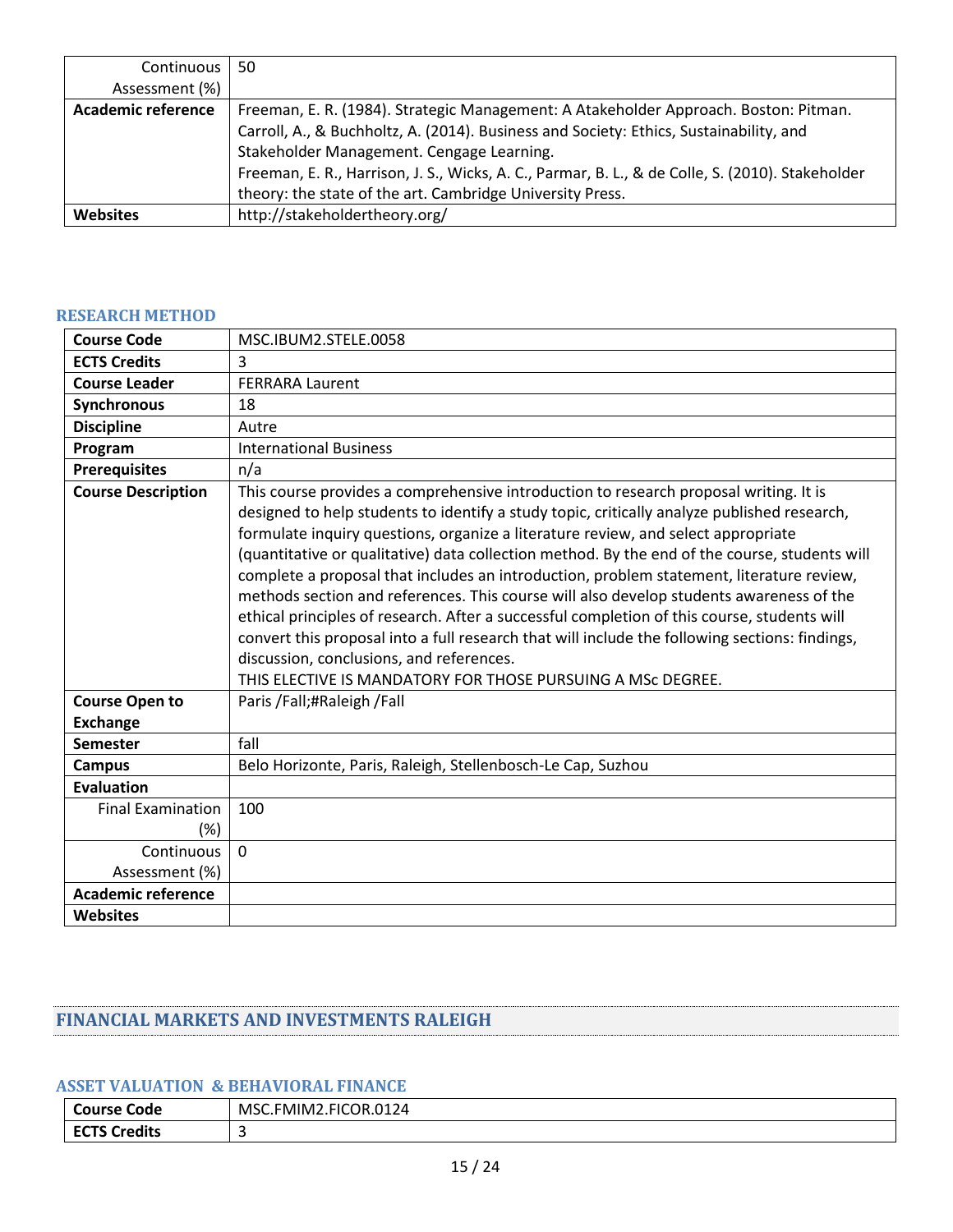| <b>Course Leader</b>      | DESHKOVSKI Alexander                                                                        |
|---------------------------|---------------------------------------------------------------------------------------------|
| <b>Synchronous</b>        | 20                                                                                          |
| <b>Discipline</b>         | Autre                                                                                       |
| Program                   | Financial Markets and Investments Raleigh                                                   |
| <b>Prerequisites</b>      | No prerequisite.                                                                            |
| <b>Course Description</b> | This course will introduce the student to "traditional" methods of valuation and stress the |
|                           | role of the "rationality" of investors (and define what this means) as a foundational       |
|                           | assumption of the CAPM and APT. We will then examine the ways that investors deviate        |
|                           | from this ideal, exploring (the Nobel Prize winning) topics in behavioral finance that were |
|                           | advanced by Tversky, Kahneman, and Thaler. We will discuss (and demonstrate with in-class   |
|                           | experiments) how tendencies such as "anchoring' and "recency bias" color investors'         |
|                           | thinking. We will incorporate all 3 readings on behavioral finance from the CFA Level III,  |
|                           | Volume 2, Behavioral Finance, Individual Investors, and Institutional Investors.            |
| <b>Course Open to</b>     | Raleigh / Fall                                                                              |
| <b>Exchange</b>           |                                                                                             |
| <b>Semester</b>           | fall                                                                                        |
| Campus                    | Raleigh                                                                                     |
| <b>Evaluation</b>         |                                                                                             |
| <b>Final Examination</b>  | 35                                                                                          |
| $(\%)$                    |                                                                                             |
| Continuous                | 65                                                                                          |
| Assessment (%)            |                                                                                             |
| <b>Academic reference</b> | CFA Level III, Volume 2                                                                     |
| <b>Websites</b>           |                                                                                             |

#### <span id="page-15-0"></span>**CORPORATE FINANCE II**

| <b>Course Code</b>        | MSC.FMIM2.FICOR.0131                                                                                                                                                                                                                                                                                                                                                                                                                                                                                                                                                                                                                 |
|---------------------------|--------------------------------------------------------------------------------------------------------------------------------------------------------------------------------------------------------------------------------------------------------------------------------------------------------------------------------------------------------------------------------------------------------------------------------------------------------------------------------------------------------------------------------------------------------------------------------------------------------------------------------------|
| <b>ECTS Credits</b>       | $\overline{2}$                                                                                                                                                                                                                                                                                                                                                                                                                                                                                                                                                                                                                       |
| <b>Course Leader</b>      | DESHKOVSKI Alexander                                                                                                                                                                                                                                                                                                                                                                                                                                                                                                                                                                                                                 |
| <b>Synchronous</b>        | 13                                                                                                                                                                                                                                                                                                                                                                                                                                                                                                                                                                                                                                   |
| <b>Discipline</b>         | Autre                                                                                                                                                                                                                                                                                                                                                                                                                                                                                                                                                                                                                                |
| Program                   | Financial Markets and Investments Raleigh                                                                                                                                                                                                                                                                                                                                                                                                                                                                                                                                                                                            |
| <b>Prerequisites</b>      | N/A                                                                                                                                                                                                                                                                                                                                                                                                                                                                                                                                                                                                                                  |
| <b>Course Description</b> | Intermediate Corporate Finance. The course will cover time value of money, investments,<br>raising capital (equity, debt), instruments (stocks, bonds), capital budgeting, and capital<br>structure. Readings from CFA Program Level II, Volume 3: Corporate Finance" will include:<br>Capital Budgeting (Reading #21 by Stowe)<br>Capital Structure (Reading #22 by Aggarwal)<br>Dividends and Share Repurchases (Reading #23 by Noronha)<br>Corporate Performance, Governance, and Business Ethics (Reading #24 by Hill & Jones and<br>Reading #25 by McEnally & Kim) and Mergers & Acquisitions (Reading #26 by Chang &<br>Moore) |
| <b>Course Open to</b>     | Raleigh / Fall                                                                                                                                                                                                                                                                                                                                                                                                                                                                                                                                                                                                                       |
| <b>Exchange</b>           |                                                                                                                                                                                                                                                                                                                                                                                                                                                                                                                                                                                                                                      |
| <b>Semester</b>           | fall                                                                                                                                                                                                                                                                                                                                                                                                                                                                                                                                                                                                                                 |
| Campus                    | Raleigh                                                                                                                                                                                                                                                                                                                                                                                                                                                                                                                                                                                                                              |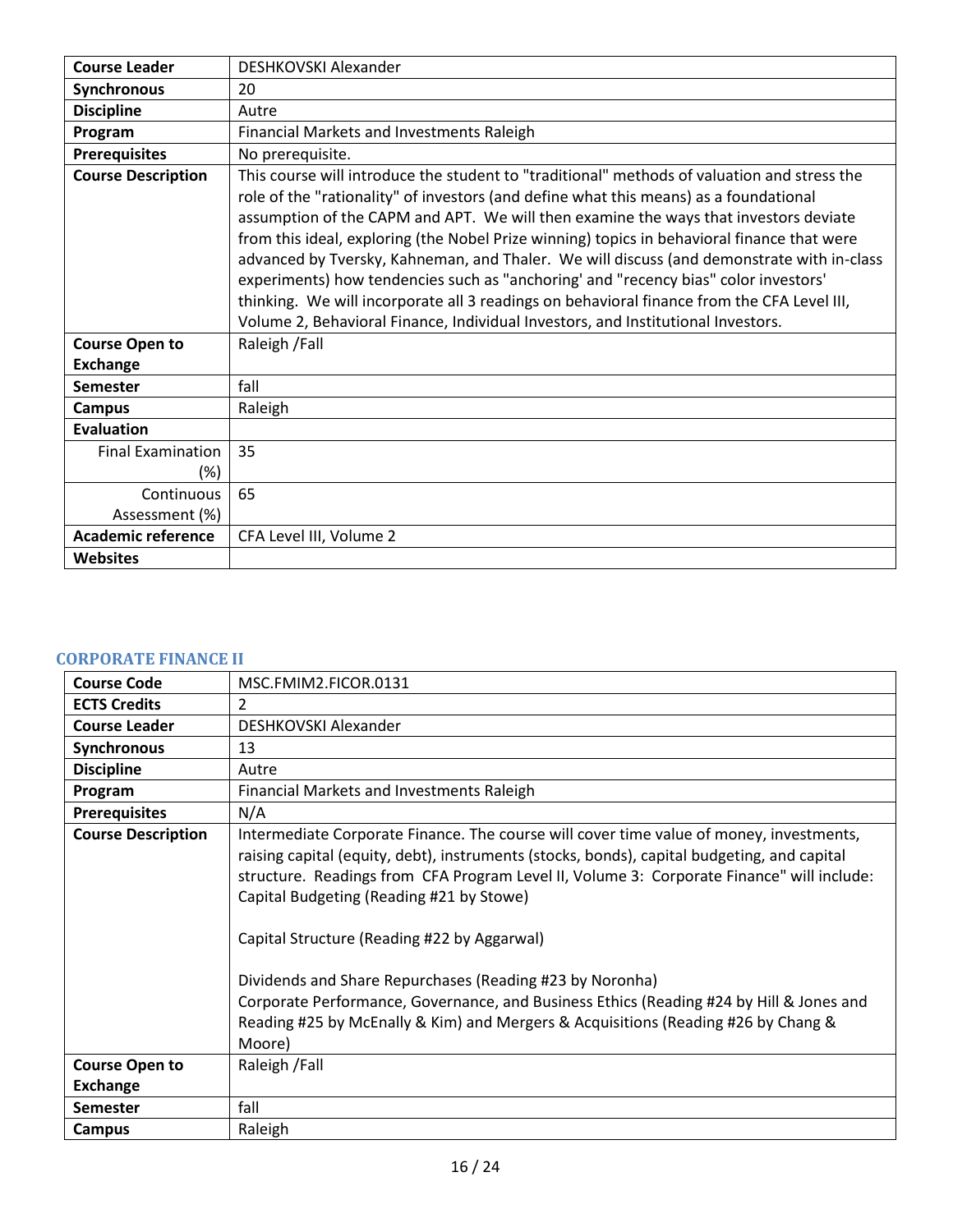| Evaluation                |  |
|---------------------------|--|
| Final Examination   50    |  |
| (%)                       |  |
| Continuous   50           |  |
| Assessment (%)            |  |
| <b>Academic reference</b> |  |
| Websites                  |  |

#### <span id="page-16-0"></span>**CREDIT RISK MANAGEMENT**

| <b>Course Code</b>           | MSC.FMIM2.FICOR.0149                                                                                                                                                                                                                                                                                                                                                                                                                                                                                                                                                                                                                                                                                                                                                                                                                                                    |
|------------------------------|-------------------------------------------------------------------------------------------------------------------------------------------------------------------------------------------------------------------------------------------------------------------------------------------------------------------------------------------------------------------------------------------------------------------------------------------------------------------------------------------------------------------------------------------------------------------------------------------------------------------------------------------------------------------------------------------------------------------------------------------------------------------------------------------------------------------------------------------------------------------------|
| <b>ECTS Credits</b>          | 3                                                                                                                                                                                                                                                                                                                                                                                                                                                                                                                                                                                                                                                                                                                                                                                                                                                                       |
| <b>Course Leader</b>         | DESHKOVSKI Alexander                                                                                                                                                                                                                                                                                                                                                                                                                                                                                                                                                                                                                                                                                                                                                                                                                                                    |
| Synchronous                  | 20                                                                                                                                                                                                                                                                                                                                                                                                                                                                                                                                                                                                                                                                                                                                                                                                                                                                      |
| <b>Discipline</b>            | Autre                                                                                                                                                                                                                                                                                                                                                                                                                                                                                                                                                                                                                                                                                                                                                                                                                                                                   |
| Program                      | Financial Markets and Investments Raleigh                                                                                                                                                                                                                                                                                                                                                                                                                                                                                                                                                                                                                                                                                                                                                                                                                               |
| <b>Prerequisites</b>         | <b>Calculus</b><br><b>Basic statistics</b>                                                                                                                                                                                                                                                                                                                                                                                                                                                                                                                                                                                                                                                                                                                                                                                                                              |
| <b>Course Description</b>    | The objective of the course is to provide an introduction as well as an in-depth<br>understanding of issues in credit risk, its modelling and analysis of credit related instruments<br>such as default-prone debt underlying credit derivatives.<br>The objective is also to provide an understanding of how and why these products<br>played such a critical role in the ongoing crisis. As with any derivatives model, the idea is to<br>learn it well so that one knows when not to use it! Hence, the objective is to provide<br>a balance between developing, on one hand, a sound conceptual framework and, on the<br>other, market understanding and insight, especially with respect to liquidity effects that are<br>often so important in markets from a practitioners standpoint. We regard both as<br>essential to the informed practitioner and academic. |
| <b>Course Open to</b>        | Raleigh / Fall                                                                                                                                                                                                                                                                                                                                                                                                                                                                                                                                                                                                                                                                                                                                                                                                                                                          |
| <b>Exchange</b>              |                                                                                                                                                                                                                                                                                                                                                                                                                                                                                                                                                                                                                                                                                                                                                                                                                                                                         |
| <b>Semester</b>              | fall                                                                                                                                                                                                                                                                                                                                                                                                                                                                                                                                                                                                                                                                                                                                                                                                                                                                    |
| <b>Campus</b>                | Raleigh                                                                                                                                                                                                                                                                                                                                                                                                                                                                                                                                                                                                                                                                                                                                                                                                                                                                 |
| <b>Evaluation</b>            |                                                                                                                                                                                                                                                                                                                                                                                                                                                                                                                                                                                                                                                                                                                                                                                                                                                                         |
| <b>Final Examination</b>     | 40                                                                                                                                                                                                                                                                                                                                                                                                                                                                                                                                                                                                                                                                                                                                                                                                                                                                      |
| $(\%)$                       |                                                                                                                                                                                                                                                                                                                                                                                                                                                                                                                                                                                                                                                                                                                                                                                                                                                                         |
| Continuous<br>Assessment (%) | 60                                                                                                                                                                                                                                                                                                                                                                                                                                                                                                                                                                                                                                                                                                                                                                                                                                                                      |
| <b>Academic reference</b>    | Optional text but recommended:                                                                                                                                                                                                                                                                                                                                                                                                                                                                                                                                                                                                                                                                                                                                                                                                                                          |
|                              | Hull, John. Risk Management and Financial Institutions. Vol. 733. John Wiley & Sons, 2012.<br>ISBN: 978-1-118-95594-9<br><b>Optional Text</b><br>Financial Markets and Institutions, by Frederic Mishkin and Stanley Eakens, Pearson<br>Education,                                                                                                                                                                                                                                                                                                                                                                                                                                                                                                                                                                                                                      |
| Websites                     |                                                                                                                                                                                                                                                                                                                                                                                                                                                                                                                                                                                                                                                                                                                                                                                                                                                                         |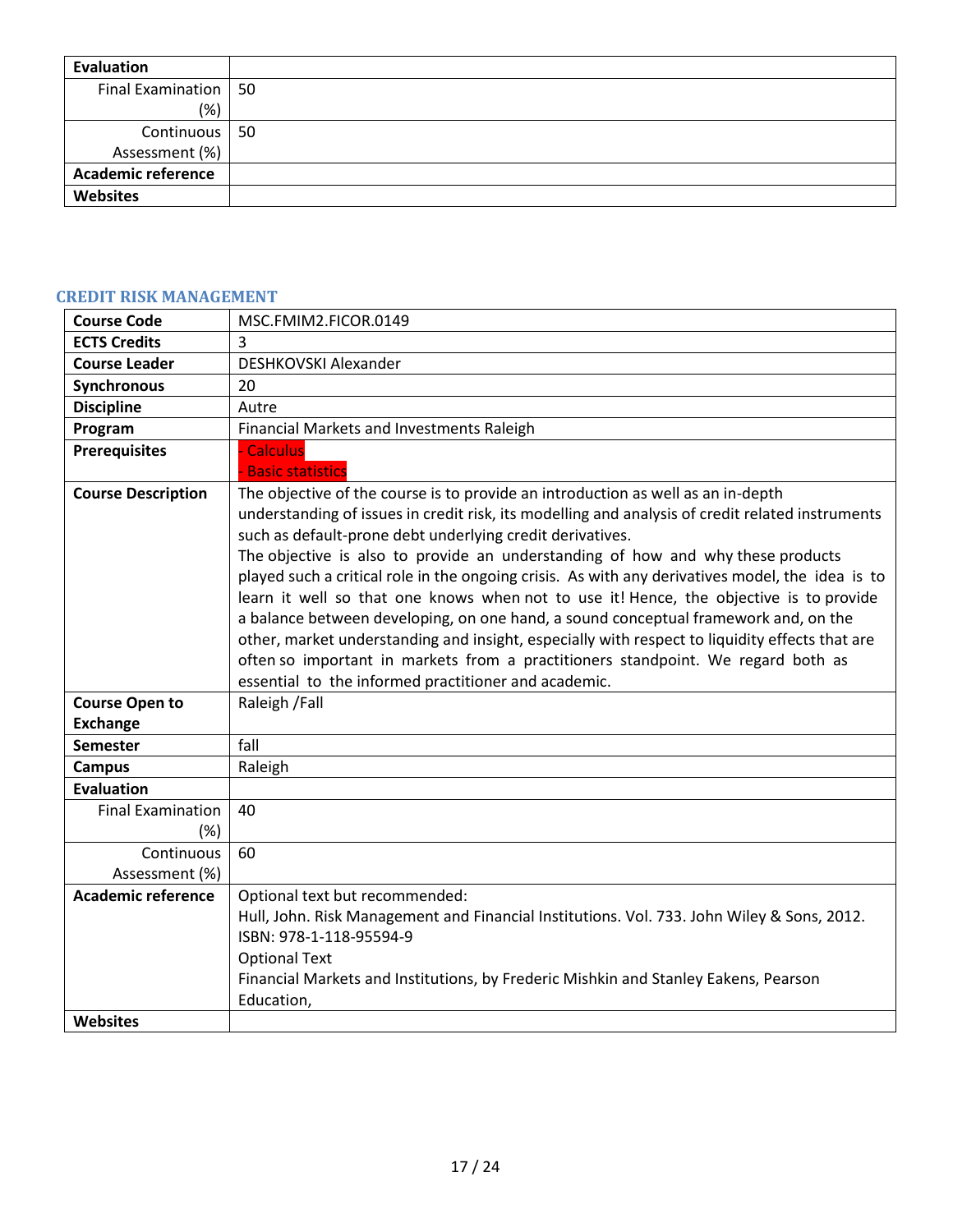#### <span id="page-17-0"></span>**DERIVATIVE INSTRUMENTS**

| <b>Course Code</b>                       | MSC.FMIM2.FICOR.0035                                                                                                                                                                                                                                                                                                                                                                                                                                                                                                                                                                                                                                                                                                                                                                                                                                                                                                                                                                                                                                                                                                                                                                                                                                                                                                                                                                                                                                                                                                                                                                                                                                                                                                                                                                                                                                                                                                                                                         |
|------------------------------------------|------------------------------------------------------------------------------------------------------------------------------------------------------------------------------------------------------------------------------------------------------------------------------------------------------------------------------------------------------------------------------------------------------------------------------------------------------------------------------------------------------------------------------------------------------------------------------------------------------------------------------------------------------------------------------------------------------------------------------------------------------------------------------------------------------------------------------------------------------------------------------------------------------------------------------------------------------------------------------------------------------------------------------------------------------------------------------------------------------------------------------------------------------------------------------------------------------------------------------------------------------------------------------------------------------------------------------------------------------------------------------------------------------------------------------------------------------------------------------------------------------------------------------------------------------------------------------------------------------------------------------------------------------------------------------------------------------------------------------------------------------------------------------------------------------------------------------------------------------------------------------------------------------------------------------------------------------------------------------|
| <b>ECTS Credits</b>                      | 3                                                                                                                                                                                                                                                                                                                                                                                                                                                                                                                                                                                                                                                                                                                                                                                                                                                                                                                                                                                                                                                                                                                                                                                                                                                                                                                                                                                                                                                                                                                                                                                                                                                                                                                                                                                                                                                                                                                                                                            |
| <b>Course Leader</b>                     | DESHKOVSKI Alexander                                                                                                                                                                                                                                                                                                                                                                                                                                                                                                                                                                                                                                                                                                                                                                                                                                                                                                                                                                                                                                                                                                                                                                                                                                                                                                                                                                                                                                                                                                                                                                                                                                                                                                                                                                                                                                                                                                                                                         |
| Synchronous                              | 20                                                                                                                                                                                                                                                                                                                                                                                                                                                                                                                                                                                                                                                                                                                                                                                                                                                                                                                                                                                                                                                                                                                                                                                                                                                                                                                                                                                                                                                                                                                                                                                                                                                                                                                                                                                                                                                                                                                                                                           |
| <b>Discipline</b>                        | Autre                                                                                                                                                                                                                                                                                                                                                                                                                                                                                                                                                                                                                                                                                                                                                                                                                                                                                                                                                                                                                                                                                                                                                                                                                                                                                                                                                                                                                                                                                                                                                                                                                                                                                                                                                                                                                                                                                                                                                                        |
| Program                                  | Financial Markets and Investments Raleigh                                                                                                                                                                                                                                                                                                                                                                                                                                                                                                                                                                                                                                                                                                                                                                                                                                                                                                                                                                                                                                                                                                                                                                                                                                                                                                                                                                                                                                                                                                                                                                                                                                                                                                                                                                                                                                                                                                                                    |
| <b>Prerequisites</b>                     | Basic understanding of financial markets, the time value of money, mathematics and<br>statistics.                                                                                                                                                                                                                                                                                                                                                                                                                                                                                                                                                                                                                                                                                                                                                                                                                                                                                                                                                                                                                                                                                                                                                                                                                                                                                                                                                                                                                                                                                                                                                                                                                                                                                                                                                                                                                                                                            |
| <b>Course Description</b>                | This course presents and analyzes derivatives, such as forwards, futures, swaps, and options.<br>These instruments have become extremely popular investment tools over the past several<br>decades, as they allow one to tailor the amount and kind of risk one takes, be it risk<br>associated with changes in interest rates, exchange rates, stock prices, commodity prices,<br>inflation, weather, etc. They are used by institutions as well as investors, sometimes to hedge<br>(reduce) unwanted risks or even take on additional risk motivated by views regarding future<br>market movements.<br>This course is an introduction to derivative security markets. The goal of the course is to<br>develop a core set of principles that will help us make sense of the diverse ways derivatives<br>are used in practice by using mathematics and statistics for development, critique, evaluation<br>and application of various financial models. These principles are developed through a series<br>of real-world examples with an emphasis on simultaneously developing intuition and<br>familiarity with a broad spectrum of markets and institutions. The valuation and use (e.g.,<br>hedging and speculation) of forwards, futures, swaps, and options will be a focal point of the<br>course. Core concepts covered include valuation of forwards and futures, stochastic<br>processes, binomial pricing of options, the Black-Scholes option pricing equation, delta-<br>hedging, and swap pricing. We will use statistical analysis, numerical, computational and<br>simulation methods, stochastic processes in finance. Please remember the Derivatives is<br>highly Mathematical discipline and you should expect to spend most of your time on<br>Financial Mathematics. At the end of the course, we expect the student to be able to<br>understand the concept of derivatives and know how to use the instruments as a part of<br>their practical work. |
| <b>Course Open to</b><br><b>Exchange</b> | Raleigh / Fall                                                                                                                                                                                                                                                                                                                                                                                                                                                                                                                                                                                                                                                                                                                                                                                                                                                                                                                                                                                                                                                                                                                                                                                                                                                                                                                                                                                                                                                                                                                                                                                                                                                                                                                                                                                                                                                                                                                                                               |
| <b>Semester</b>                          | fall                                                                                                                                                                                                                                                                                                                                                                                                                                                                                                                                                                                                                                                                                                                                                                                                                                                                                                                                                                                                                                                                                                                                                                                                                                                                                                                                                                                                                                                                                                                                                                                                                                                                                                                                                                                                                                                                                                                                                                         |
| <b>Campus</b>                            | Raleigh                                                                                                                                                                                                                                                                                                                                                                                                                                                                                                                                                                                                                                                                                                                                                                                                                                                                                                                                                                                                                                                                                                                                                                                                                                                                                                                                                                                                                                                                                                                                                                                                                                                                                                                                                                                                                                                                                                                                                                      |
| <b>Evaluation</b>                        |                                                                                                                                                                                                                                                                                                                                                                                                                                                                                                                                                                                                                                                                                                                                                                                                                                                                                                                                                                                                                                                                                                                                                                                                                                                                                                                                                                                                                                                                                                                                                                                                                                                                                                                                                                                                                                                                                                                                                                              |
| <b>Final Examination</b><br>(%)          | 35                                                                                                                                                                                                                                                                                                                                                                                                                                                                                                                                                                                                                                                                                                                                                                                                                                                                                                                                                                                                                                                                                                                                                                                                                                                                                                                                                                                                                                                                                                                                                                                                                                                                                                                                                                                                                                                                                                                                                                           |
| Continuous<br>Assessment (%)             | 65                                                                                                                                                                                                                                                                                                                                                                                                                                                                                                                                                                                                                                                                                                                                                                                                                                                                                                                                                                                                                                                                                                                                                                                                                                                                                                                                                                                                                                                                                                                                                                                                                                                                                                                                                                                                                                                                                                                                                                           |
| <b>Academic reference</b>                | Options, Futures, and other Derivatives, by John C. Hull, Pearson, latest edition, for example<br>ISBN: 978-0-134-47208-9<br>Risk Management and Financial Institutions, by John C. Hull, Wiley, latest edition, for<br>example ISBN 978-1-118-95594-9                                                                                                                                                                                                                                                                                                                                                                                                                                                                                                                                                                                                                                                                                                                                                                                                                                                                                                                                                                                                                                                                                                                                                                                                                                                                                                                                                                                                                                                                                                                                                                                                                                                                                                                       |
| <b>Websites</b>                          | Students are required to obtain the Investment Foundations certificate (CFA Institute<br>Investment Foundations <sup>®</sup> Program).<br>The course is free of charge. Students are expected to register for it, take and pass the exam<br>by October 31st. Please take a note that the CFA requires 30 days after registration to take<br>the certificate test. Students should register at:<br>https://www.cfainstitute.org/en/programs/investment-foundations                                                                                                                                                                                                                                                                                                                                                                                                                                                                                                                                                                                                                                                                                                                                                                                                                                                                                                                                                                                                                                                                                                                                                                                                                                                                                                                                                                                                                                                                                                            |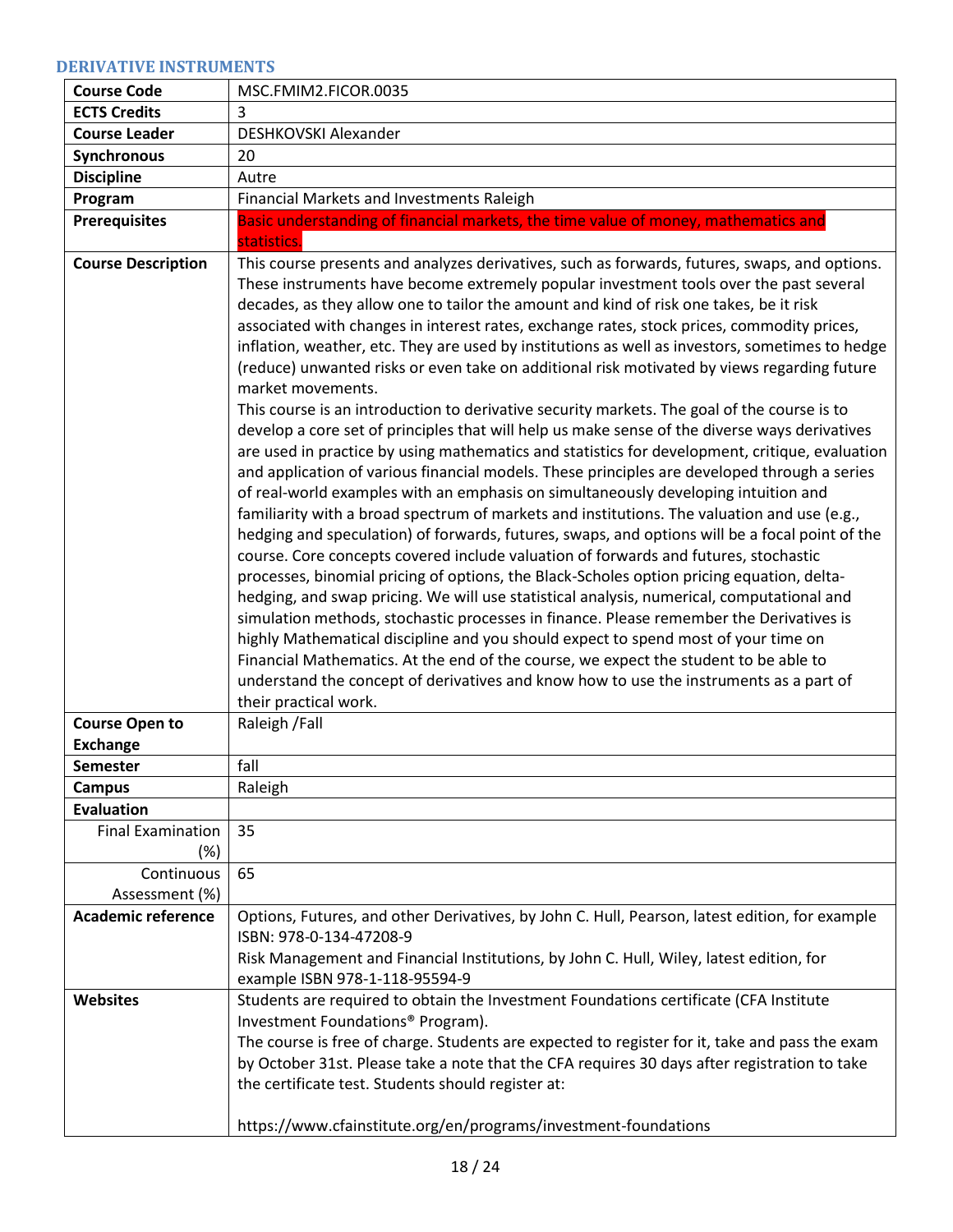#### <span id="page-18-0"></span>**FINANCIAL REPORTING AND ANALYSIS I**

| <b>Course Code</b>                       | MSC.FMIM2.FICOR.0173                                                                                                                                                                                                                                                                                                                                                                                                                                                                                                                                                                                                                                                                                                                                                                                                                                          |
|------------------------------------------|---------------------------------------------------------------------------------------------------------------------------------------------------------------------------------------------------------------------------------------------------------------------------------------------------------------------------------------------------------------------------------------------------------------------------------------------------------------------------------------------------------------------------------------------------------------------------------------------------------------------------------------------------------------------------------------------------------------------------------------------------------------------------------------------------------------------------------------------------------------|
| <b>ECTS Credits</b>                      | 3                                                                                                                                                                                                                                                                                                                                                                                                                                                                                                                                                                                                                                                                                                                                                                                                                                                             |
| <b>Course Leader</b>                     | DESHKOVSKI Alexander                                                                                                                                                                                                                                                                                                                                                                                                                                                                                                                                                                                                                                                                                                                                                                                                                                          |
| <b>Synchronous</b>                       | 20                                                                                                                                                                                                                                                                                                                                                                                                                                                                                                                                                                                                                                                                                                                                                                                                                                                            |
| <b>Discipline</b>                        | Autre                                                                                                                                                                                                                                                                                                                                                                                                                                                                                                                                                                                                                                                                                                                                                                                                                                                         |
| Program                                  | Financial Markets and Investments Raleigh                                                                                                                                                                                                                                                                                                                                                                                                                                                                                                                                                                                                                                                                                                                                                                                                                     |
| <b>Prerequisites</b>                     | Not applicable                                                                                                                                                                                                                                                                                                                                                                                                                                                                                                                                                                                                                                                                                                                                                                                                                                                |
| <b>Course Description</b>                | This course contains topics on what the financial statements convey about the condition and<br>performance of a business firm as well as how the numbers have been derived. This course<br>helps users of financial statement to: (1) understand the complexity of the accounting rules<br>that underlie the preparation and presentation of financial statements; (2) understand the<br>volume of information and accounting rules contained in financial statements; (3) analyse<br>financial statements by calculating and interpreting financial ratios, examining trends over<br>time, comparing a firms condition and performance with its competitors, and assessing the<br>future potential of the firm based on its historical record. By the end of this course students<br>will be able to provide insights into a firms strengths and weaknesses. |
| <b>Course Open to</b><br><b>Exchange</b> | Raleigh /Fall                                                                                                                                                                                                                                                                                                                                                                                                                                                                                                                                                                                                                                                                                                                                                                                                                                                 |
| <b>Semester</b>                          | fall                                                                                                                                                                                                                                                                                                                                                                                                                                                                                                                                                                                                                                                                                                                                                                                                                                                          |
| <b>Campus</b>                            | Raleigh                                                                                                                                                                                                                                                                                                                                                                                                                                                                                                                                                                                                                                                                                                                                                                                                                                                       |
| <b>Evaluation</b>                        |                                                                                                                                                                                                                                                                                                                                                                                                                                                                                                                                                                                                                                                                                                                                                                                                                                                               |
| <b>Final Examination</b><br>$(\%)$       | 50                                                                                                                                                                                                                                                                                                                                                                                                                                                                                                                                                                                                                                                                                                                                                                                                                                                            |
| Continuous                               | 50                                                                                                                                                                                                                                                                                                                                                                                                                                                                                                                                                                                                                                                                                                                                                                                                                                                            |
| Assessment (%)                           |                                                                                                                                                                                                                                                                                                                                                                                                                                                                                                                                                                                                                                                                                                                                                                                                                                                               |
| <b>Academic reference</b>                |                                                                                                                                                                                                                                                                                                                                                                                                                                                                                                                                                                                                                                                                                                                                                                                                                                                               |
| <b>Websites</b>                          |                                                                                                                                                                                                                                                                                                                                                                                                                                                                                                                                                                                                                                                                                                                                                                                                                                                               |

#### <span id="page-18-1"></span>**FIXED INCOME INVESTMENT I**

| <b>Course Code</b>        | MSC.FMIM2.FICOR.0043                                                                        |
|---------------------------|---------------------------------------------------------------------------------------------|
| <b>ECTS Credits</b>       | 3                                                                                           |
| <b>Course Leader</b>      | DESHKOVSKI Alexander                                                                        |
| Synchronous               | 20                                                                                          |
| <b>Discipline</b>         | Autre                                                                                       |
| Program                   | Financial Markets and Investments Raleigh                                                   |
| <b>Prerequisites</b>      | - Time value of money                                                                       |
|                           | <b>Basic calculus</b>                                                                       |
| <b>Course Description</b> | The course covers the valuation of a wide variety of fixed income securities                |
|                           | including government and corporate bonds, pure discount and coupon bonds, yields and        |
|                           | yield curves, bond valuation, valuation models (including binomial trees), etc.             |
|                           | The course is designed for CFA II students. It will follow the CFA curriculum very closely. |
|                           | The candidate should be able to estimate the risks and expected returns for fixed-income    |
|                           | instruments, analyze the term structure of interest rates and yield spreads, and evaluate   |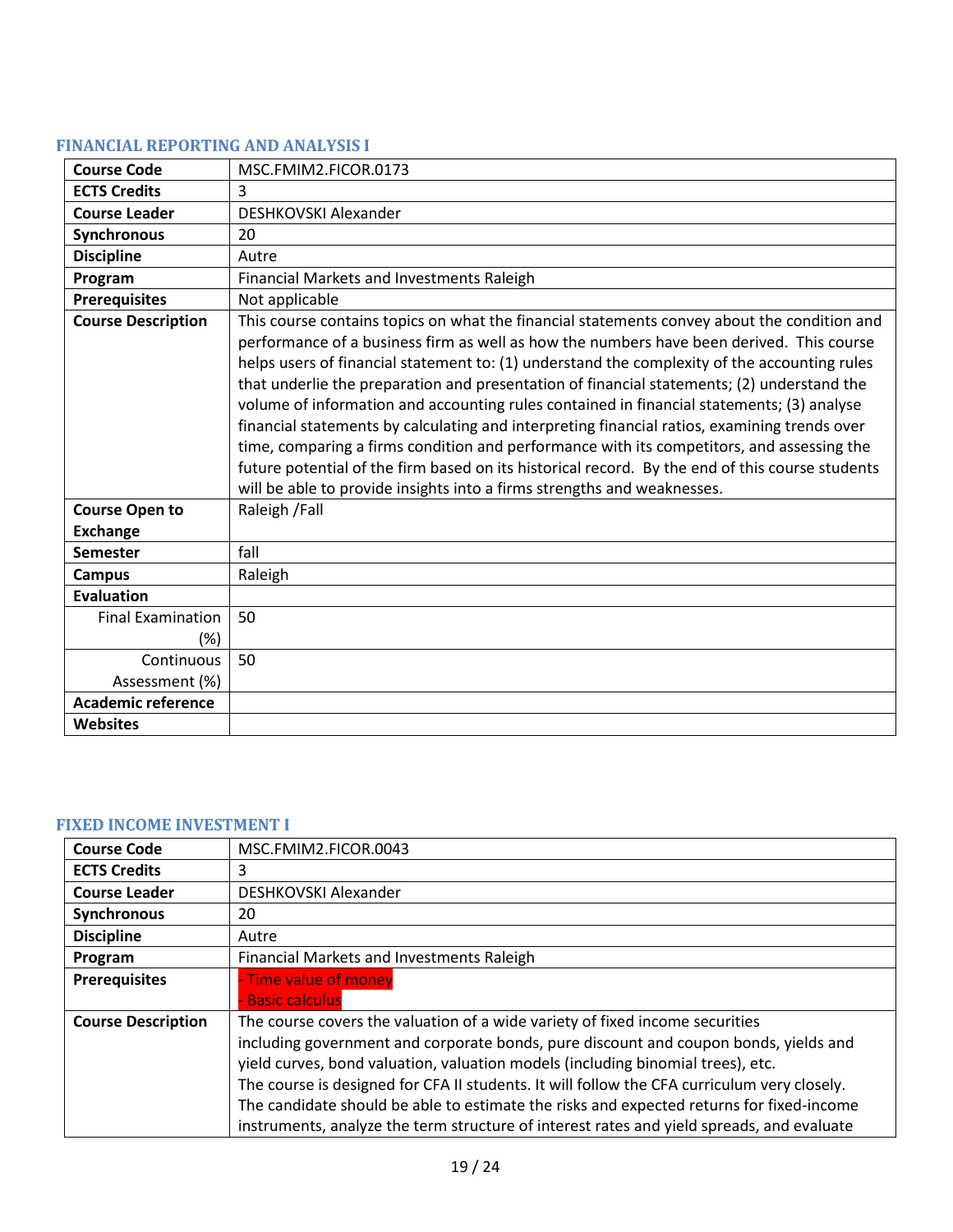|                           | fixed-income instruments with embedded options and unique features.                      |
|---------------------------|------------------------------------------------------------------------------------------|
|                           | The "Fixed Income Investments I" course aims to help student to prepare for CFA Level II |
|                           | examination. The course will cover The Term Structure and Interest Rate Dynamics, The    |
|                           | Arbitrage-Free valuation Framework, Valuation and Analysis, Bonds with Embedded Options. |
| <b>Course Open to</b>     | Raleigh / Fall                                                                           |
| <b>Exchange</b>           |                                                                                          |
| <b>Semester</b>           | fall                                                                                     |
| Campus                    | Raleigh                                                                                  |
| <b>Evaluation</b>         |                                                                                          |
| <b>Final Examination</b>  | 40                                                                                       |
| (%)                       |                                                                                          |
| Continuous                | 60                                                                                       |
| Assessment (%)            |                                                                                          |
| <b>Academic reference</b> |                                                                                          |
| <b>Websites</b>           |                                                                                          |

## <span id="page-19-0"></span>**MATHEMATICAL FINANCE: STATISTICS AND ECONOMETRICS**

| <b>Course Code</b>                       | MSC.FMIM2.FICOR.0172                                                                                                                                                                                                                                                                                                                                                                                                                                                                                                                                                                                                                                                                                                                                                                                 |
|------------------------------------------|------------------------------------------------------------------------------------------------------------------------------------------------------------------------------------------------------------------------------------------------------------------------------------------------------------------------------------------------------------------------------------------------------------------------------------------------------------------------------------------------------------------------------------------------------------------------------------------------------------------------------------------------------------------------------------------------------------------------------------------------------------------------------------------------------|
| <b>ECTS Credits</b>                      | 2                                                                                                                                                                                                                                                                                                                                                                                                                                                                                                                                                                                                                                                                                                                                                                                                    |
| <b>Course Leader</b>                     | DESHKOVSKI Alexander                                                                                                                                                                                                                                                                                                                                                                                                                                                                                                                                                                                                                                                                                                                                                                                 |
| Synchronous                              | 13                                                                                                                                                                                                                                                                                                                                                                                                                                                                                                                                                                                                                                                                                                                                                                                                   |
| <b>Discipline</b>                        | Autre                                                                                                                                                                                                                                                                                                                                                                                                                                                                                                                                                                                                                                                                                                                                                                                                |
| Program                                  | Financial Markets and Investments Raleigh                                                                                                                                                                                                                                                                                                                                                                                                                                                                                                                                                                                                                                                                                                                                                            |
| <b>Prerequisites</b>                     | <b>FMI standing</b>                                                                                                                                                                                                                                                                                                                                                                                                                                                                                                                                                                                                                                                                                                                                                                                  |
| <b>Course Description</b>                | Mathematical Finance: Statistics and Econometrics is the intersection of statistical<br>techniques and empirical finance, providing a set of tools that are useful for modeling<br>financial data and testing beliefs about how markets work and prices are formed. Conversely,<br>new techniques in analyzing financial data can lead to empirical facts inconsistent with<br>existing theories, begging for new models or investment strategies. The aim of the course is<br>to train students in financial econometrics using Python. Students will acquire knowledge of<br>applied statistical tools that will enable them to do original empirical research in finance.<br>The course will help student carry out complex technical projects in their future jobs in the<br>financial industry. |
| <b>Course Open to</b><br><b>Exchange</b> | Raleigh / Fall                                                                                                                                                                                                                                                                                                                                                                                                                                                                                                                                                                                                                                                                                                                                                                                       |
| <b>Semester</b>                          | fall                                                                                                                                                                                                                                                                                                                                                                                                                                                                                                                                                                                                                                                                                                                                                                                                 |
| <b>Campus</b>                            | Raleigh                                                                                                                                                                                                                                                                                                                                                                                                                                                                                                                                                                                                                                                                                                                                                                                              |
| <b>Evaluation</b>                        |                                                                                                                                                                                                                                                                                                                                                                                                                                                                                                                                                                                                                                                                                                                                                                                                      |
| <b>Final Examination</b><br>$(\%)$       | 50                                                                                                                                                                                                                                                                                                                                                                                                                                                                                                                                                                                                                                                                                                                                                                                                   |
| Continuous                               | 50                                                                                                                                                                                                                                                                                                                                                                                                                                                                                                                                                                                                                                                                                                                                                                                                   |
| Assessment (%)                           |                                                                                                                                                                                                                                                                                                                                                                                                                                                                                                                                                                                                                                                                                                                                                                                                      |
| <b>Academic reference</b>                |                                                                                                                                                                                                                                                                                                                                                                                                                                                                                                                                                                                                                                                                                                                                                                                                      |
| <b>Websites</b>                          |                                                                                                                                                                                                                                                                                                                                                                                                                                                                                                                                                                                                                                                                                                                                                                                                      |
|                                          |                                                                                                                                                                                                                                                                                                                                                                                                                                                                                                                                                                                                                                                                                                                                                                                                      |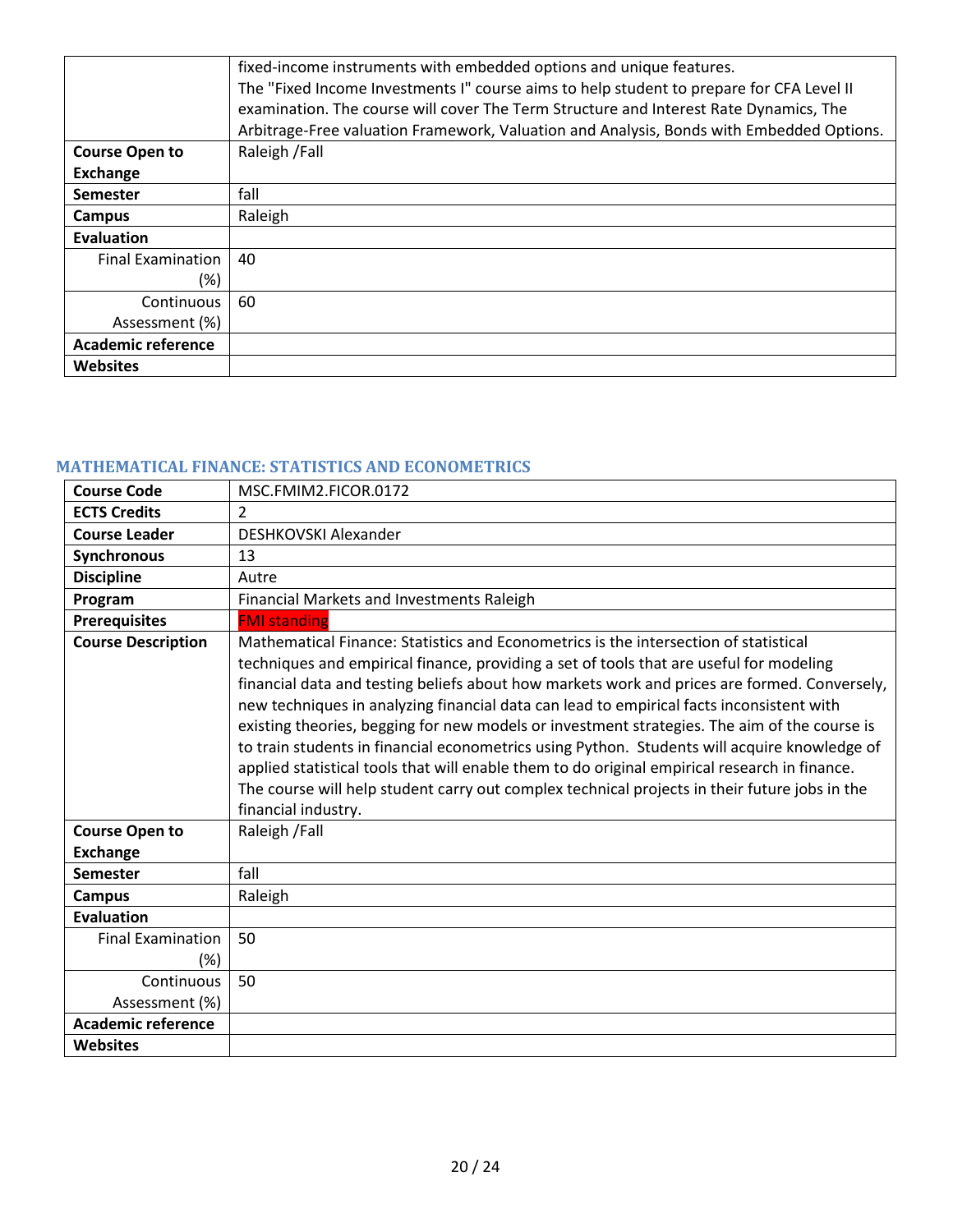## <span id="page-20-0"></span>**FINANCE AND TECHNICAL QUESTIONS ON JOB INTERVIEWS**

| <b>Course Code</b>              | MSC.FMIM2.FIELE.0195                                                                                                                                                                                                                                        |
|---------------------------------|-------------------------------------------------------------------------------------------------------------------------------------------------------------------------------------------------------------------------------------------------------------|
| <b>ECTS Credits</b>             | 2                                                                                                                                                                                                                                                           |
| <b>Course Leader</b>            | DESHKOVSKI Alexander                                                                                                                                                                                                                                        |
| Synchronous                     | 13                                                                                                                                                                                                                                                          |
| <b>Discipline</b>               | Autre                                                                                                                                                                                                                                                       |
| Program                         | <b>Financial Markets and Investments Raleigh</b>                                                                                                                                                                                                            |
| <b>Prerequisites</b>            | None                                                                                                                                                                                                                                                        |
| <b>Course Description</b>       | During the course we will discuss general strategies of answering technical questions on<br>Finance job interviews.<br>We will talk about Mathematics, Statistics, Finance and Computational questions. We will<br>practice and do several mock-interviews. |
| <b>Course Open to</b>           | Raleigh / Fall                                                                                                                                                                                                                                              |
| <b>Exchange</b>                 |                                                                                                                                                                                                                                                             |
| <b>Semester</b>                 | fall                                                                                                                                                                                                                                                        |
| <b>Campus</b>                   | Raleigh                                                                                                                                                                                                                                                     |
| <b>Evaluation</b>               |                                                                                                                                                                                                                                                             |
| <b>Final Examination</b><br>(%) | 30                                                                                                                                                                                                                                                          |
| Continuous                      | 70                                                                                                                                                                                                                                                          |
| Assessment (%)                  |                                                                                                                                                                                                                                                             |
| <b>Academic reference</b>       |                                                                                                                                                                                                                                                             |
| <b>Websites</b>                 |                                                                                                                                                                                                                                                             |

# <span id="page-20-1"></span>**FINANCE PRACTICAL TRAINING I AND II**

| <b>Course Code</b>                 | MSC.FMIM2.FIELE.0150                                                                                                                                                                               |
|------------------------------------|----------------------------------------------------------------------------------------------------------------------------------------------------------------------------------------------------|
| <b>ECTS Credits</b>                | 2                                                                                                                                                                                                  |
| <b>Course Leader</b>               | DESHKOVSKI Alexander                                                                                                                                                                               |
| Synchronous                        | 13                                                                                                                                                                                                 |
| <b>Discipline</b>                  | Autre                                                                                                                                                                                              |
| Program                            | <b>Financial Markets and Investments Raleigh</b>                                                                                                                                                   |
| <b>Prerequisites</b>               | Permission of the course instructor. The number of places is limited.                                                                                                                              |
| <b>Course Description</b>          | Work on real-life project (individually or in a team) for a US company. At the conclusion of<br>the project students will have the opportunity to apply for OPT with the company they work<br>for. |
| <b>Course Open to</b>              | Raleigh /Fall;#Raleigh /Spring                                                                                                                                                                     |
| <b>Exchange</b>                    |                                                                                                                                                                                                    |
| <b>Semester</b>                    | fall, spring                                                                                                                                                                                       |
| Campus                             | Raleigh                                                                                                                                                                                            |
| <b>Evaluation</b>                  |                                                                                                                                                                                                    |
| <b>Final Examination</b><br>$(\%)$ | 100                                                                                                                                                                                                |
| Continuous                         | 0                                                                                                                                                                                                  |
| Assessment (%)                     |                                                                                                                                                                                                    |
| <b>Academic reference</b>          |                                                                                                                                                                                                    |
| <b>Websites</b>                    |                                                                                                                                                                                                    |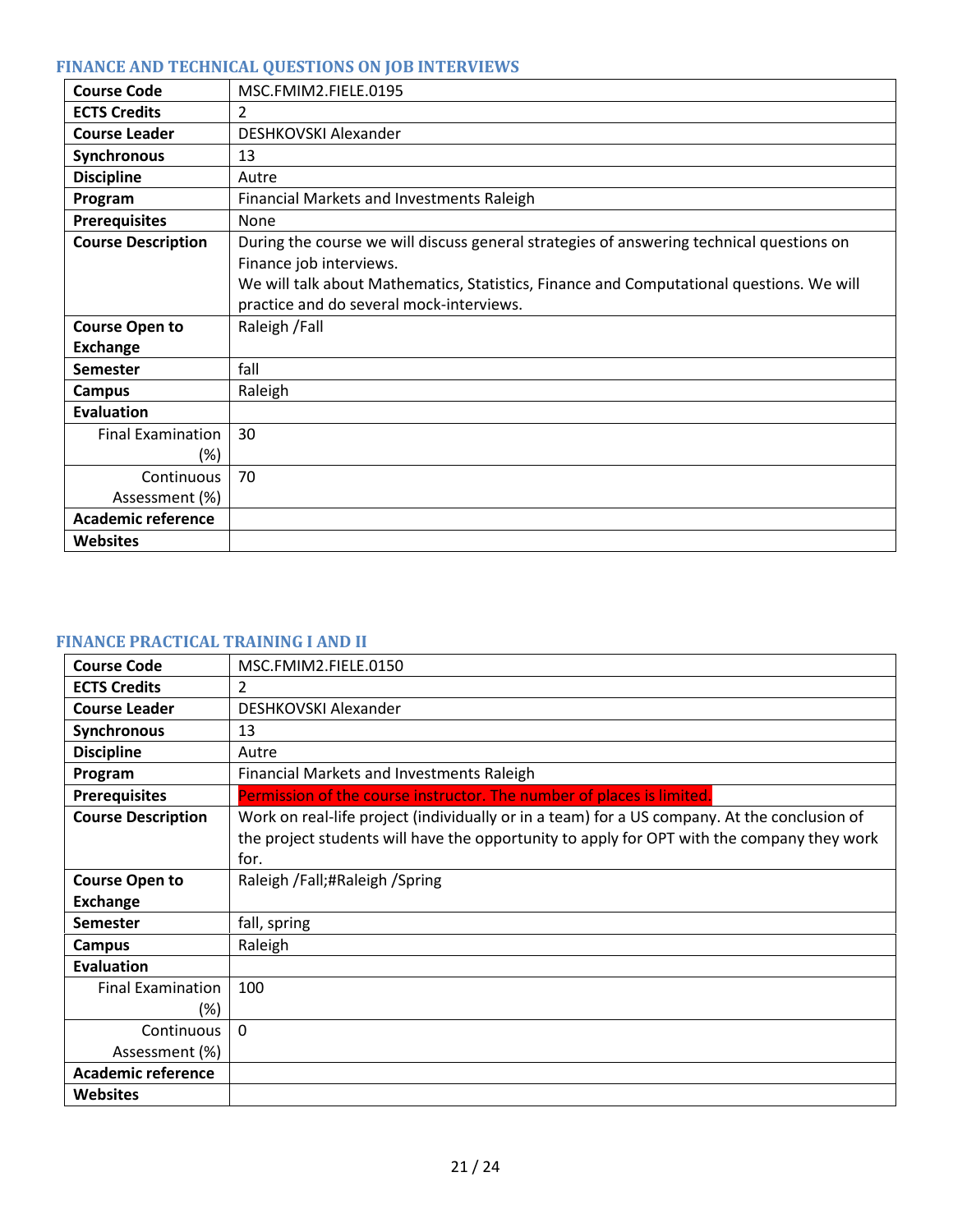# <span id="page-21-0"></span>**GLOBAL MACRO - TACTICAL ASSET ALLOCATION**

| <b>Course Code</b>        | MSC.FMIM2.FICOR.0151                                                                       |
|---------------------------|--------------------------------------------------------------------------------------------|
| <b>ECTS Credits</b>       | 2                                                                                          |
| <b>Course Leader</b>      | DESHKOVSKI Alexander                                                                       |
| Synchronous               | 13                                                                                         |
| <b>Discipline</b>         | Autre                                                                                      |
| Program                   | Financial Markets and Investments Raleigh                                                  |
| <b>Prerequisites</b>      | English, Corporate Finance, Research methods/techniques (optional)                         |
| <b>Course Description</b> | This course is the study of recent developments in the financial management literature as  |
|                           | well as the application of financial theories and techniques of analysis to the search for |
|                           | optimal solutions to financial management problems.                                        |
| <b>Course Open to</b>     | Raleigh / Fall                                                                             |
| <b>Exchange</b>           |                                                                                            |
| <b>Semester</b>           | fall                                                                                       |
| Campus                    | Raleigh                                                                                    |
| <b>Evaluation</b>         |                                                                                            |
| <b>Final Examination</b>  | 30                                                                                         |
| $(\%)$                    |                                                                                            |
| Continuous                | 70                                                                                         |
| Assessment (%)            |                                                                                            |
| <b>Academic reference</b> |                                                                                            |
| <b>Websites</b>           |                                                                                            |

#### <span id="page-21-1"></span>**IBM SKILLS ACADEMY – DATA SCIENCE**

| <b>Course Code</b>        | MSC.FMIM2.FINAP.0001                                                                                      |
|---------------------------|-----------------------------------------------------------------------------------------------------------|
| <b>ECTS Credits</b>       | 2                                                                                                         |
| <b>Course Leader</b>      | DESHKOVSKI Alexander                                                                                      |
| Synchronous               | 13                                                                                                        |
| <b>Discipline</b>         | Autre                                                                                                     |
| Program                   | Financial Markets and Investments Raleigh                                                                 |
| <b>Prerequisites</b>      | None                                                                                                      |
| <b>Course Description</b> | Course on Artificial Intelligence.                                                                        |
|                           | Understand the evolution and relevance of AI in the world today.                                          |
|                           | Explore opportunities brought by the intersection between human expertise and machine                     |
|                           | learning.                                                                                                 |
|                           | Analyze existing and future implementations of AI solutions across multiple industries                    |
|                           | including: automotive, education, policy, social media, government, consumer, and others.                 |
|                           | Gain a competitive edge using low-code cloud-based AI tools and pre-built machine learning<br>algorithms. |
|                           | Understand AI technology building blocks, including: natural language processing, machine                 |
|                           | and deep learning, neural networks, virtual agents, autonomics and computer vision.                       |
|                           | Develop a deeper understanding of machine learning techniques and the algorithms that                     |
|                           | power those systems.                                                                                      |
|                           | Learn in-demand agile industry practices for design thinking and AI through an end-to-end                 |
|                           | industry use case experience.                                                                             |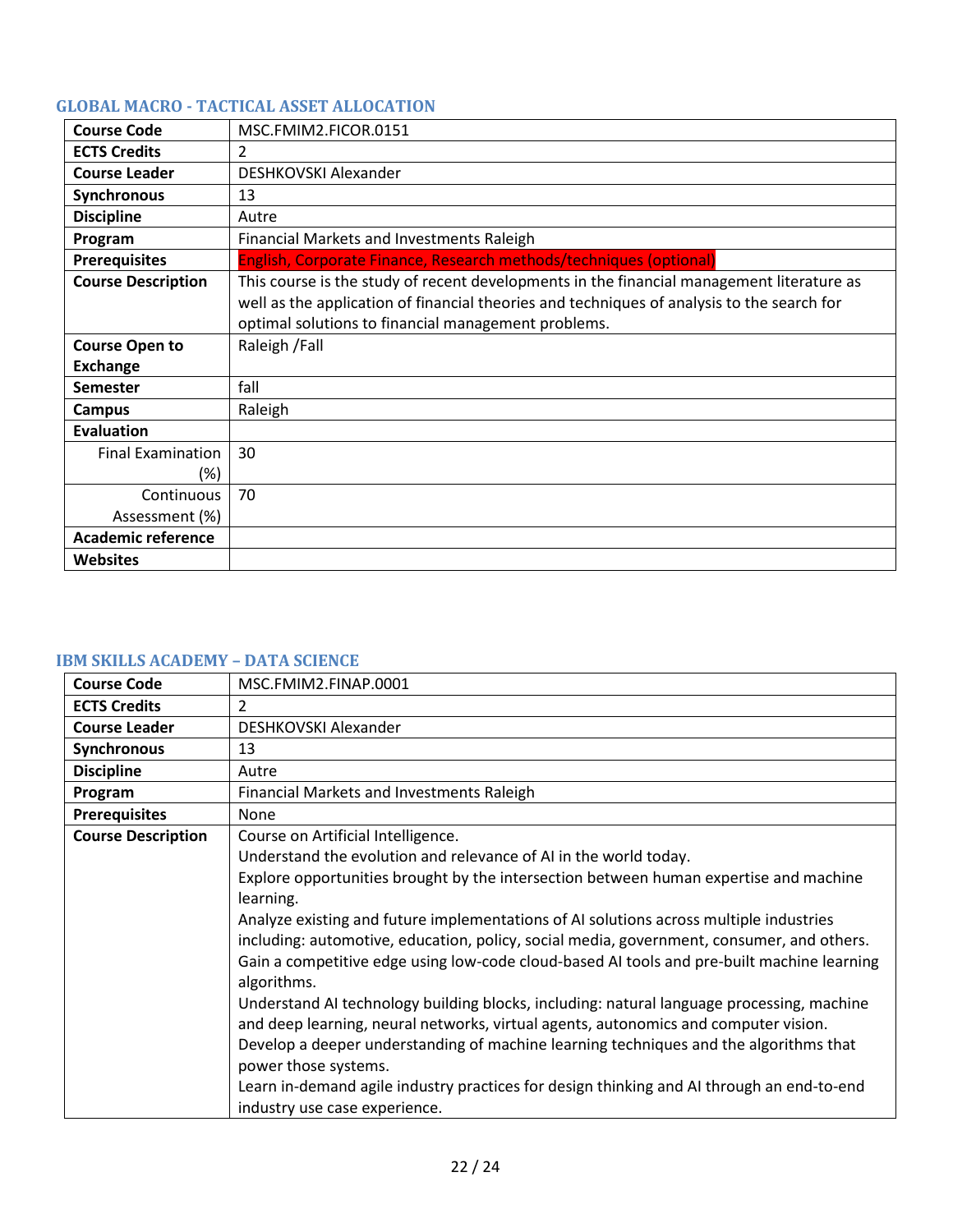|                           | Engage in role-playing challenge-based scenarios to propose real-world solutions to different |
|---------------------------|-----------------------------------------------------------------------------------------------|
|                           | industries using AI and design thinking.                                                      |
| <b>Course Open to</b>     | Raleigh / Fall                                                                                |
| <b>Exchange</b>           |                                                                                               |
| Semester                  | fall                                                                                          |
| Campus                    | Raleigh                                                                                       |
| Evaluation                |                                                                                               |
| <b>Final Examination</b>  | 100                                                                                           |
| (%)                       |                                                                                               |
| Continuous                | $\Omega$                                                                                      |
| Assessment (%)            |                                                                                               |
| <b>Academic reference</b> |                                                                                               |
| <b>Websites</b>           |                                                                                               |

#### <span id="page-22-0"></span>**PYTHON FOUNDATIONS FOR FINANCE I**

| <b>Course Code</b>                 | MSC.FMIM2.FIELE.0147                                                                                                                                                                                                                                                                                                                                              |
|------------------------------------|-------------------------------------------------------------------------------------------------------------------------------------------------------------------------------------------------------------------------------------------------------------------------------------------------------------------------------------------------------------------|
| <b>ECTS Credits</b>                | $\mathfrak{p}$                                                                                                                                                                                                                                                                                                                                                    |
| <b>Course Leader</b>               | DESHKOVSKI Alexander                                                                                                                                                                                                                                                                                                                                              |
| <b>Synchronous</b>                 | 13                                                                                                                                                                                                                                                                                                                                                                |
| <b>Discipline</b>                  | Autre                                                                                                                                                                                                                                                                                                                                                             |
| Program                            | Financial Markets and Investments Raleigh                                                                                                                                                                                                                                                                                                                         |
| <b>Prerequisites</b>               | N/A                                                                                                                                                                                                                                                                                                                                                               |
| <b>Course Description</b>          | This course is an introduction to computation in Finance. We will learn basic operations in a<br>computing language named PYTHON: input, mathematical operations, functions, simple<br>statistical analysis, graphing, and output. Everybody should have access to / install Python<br>(free software available for download at https://www.python.org/downloads) |
| <b>Course Open to</b>              | Raleigh / Fall                                                                                                                                                                                                                                                                                                                                                    |
| <b>Exchange</b>                    |                                                                                                                                                                                                                                                                                                                                                                   |
| Semester                           | fall                                                                                                                                                                                                                                                                                                                                                              |
| <b>Campus</b>                      | Raleigh                                                                                                                                                                                                                                                                                                                                                           |
| <b>Evaluation</b>                  |                                                                                                                                                                                                                                                                                                                                                                   |
| <b>Final Examination</b><br>$(\%)$ | 50                                                                                                                                                                                                                                                                                                                                                                |
| Continuous                         | 50                                                                                                                                                                                                                                                                                                                                                                |
| Assessment (%)                     |                                                                                                                                                                                                                                                                                                                                                                   |
| <b>Academic reference</b>          |                                                                                                                                                                                                                                                                                                                                                                   |
| <b>Websites</b>                    | https://www.python.org<br>https://www.python.org/downloads                                                                                                                                                                                                                                                                                                        |

#### <span id="page-22-1"></span>**VBA FOUNDATIONS FOR FINANCE I**

| <b>Course Code</b>   | MSC.FMIM2.FICOR.0154 |
|----------------------|----------------------|
| <b>ECTS Credits</b>  |                      |
| <b>Course Leader</b> | DESHKOVSKI Alexander |
| <b>Synchronous</b>   | 13                   |
| <b>Discipline</b>    | Autre                |